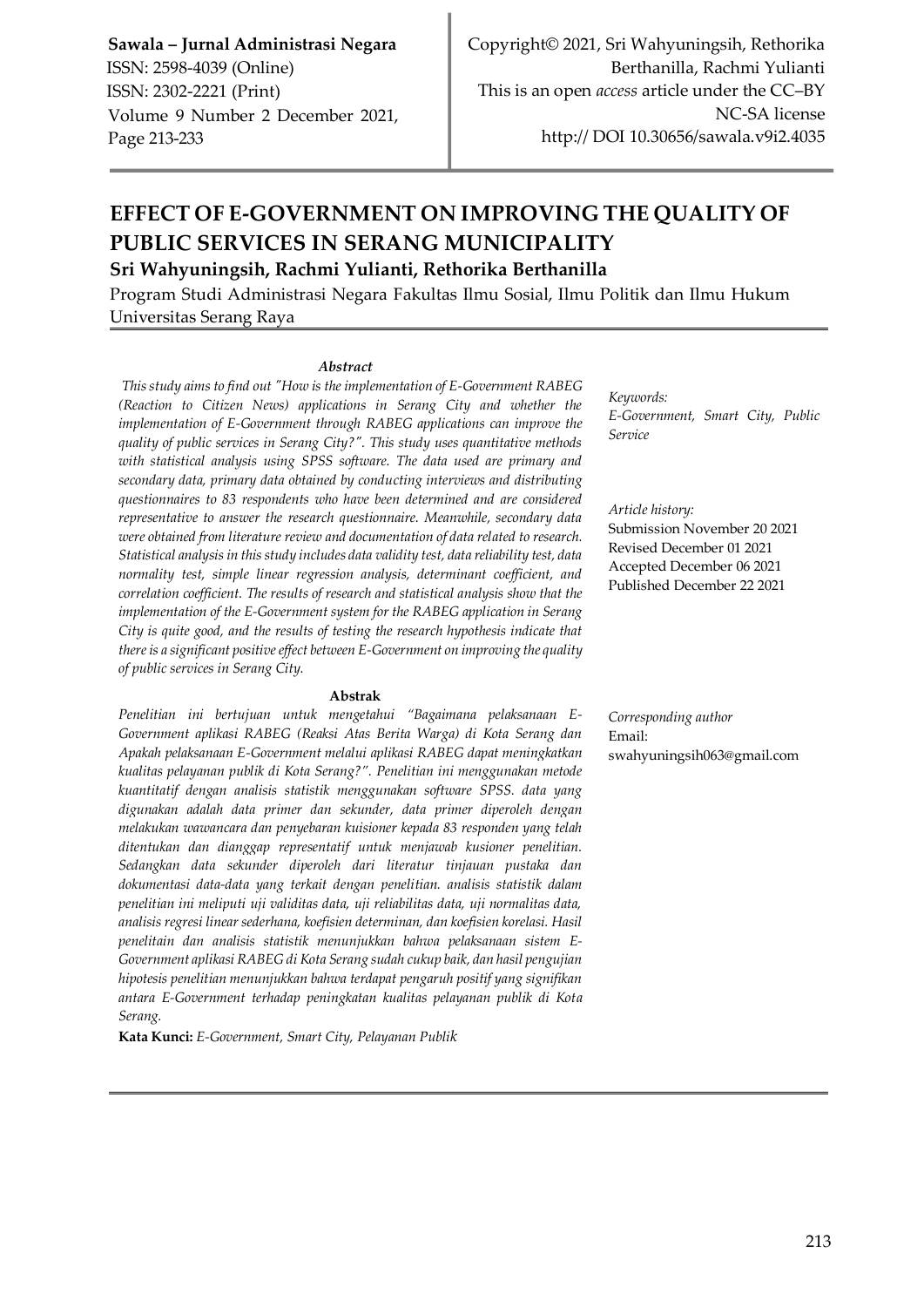## **INTRODUCTION**

Applications The rapid development of technology and information at this time has the impact of major changes in every order of people's lives, therefore the order of government in terms of communication and public services is also undergoing changes. The development of technology and information has an impact on the shift of the public service system manually using paper (*based on paper administration*) into technology-based public services using electronic media (Alfiyah, 2019, p. 89). The public service system, both at the regional and central levels, is slowly starting to implement the concept of *E-Government*. The development of *E-Government* in Indonesia is regulated in INPRES Number 3 of 2003 concerning National Policies and Strategies Regarding *E-Government*. In the policy the President instructed the Governor and Regent / Mayor in Indonesia to take the necessary measures according to the task, function, and authority of each to the implementation of the development program *E-Government* nationwide (Mulyadi, 2016, pp. 242- 243). Referring to the President's instructions, currently local governments are competing in implementing and developing *E-Government* in their regions. Serang City is one of the cities in Banten Province which is developing the implementation of the *E-Government*  system. One of the *E-Government* systems currently implemented by the Serang City government is Reaction to Citizen News or commonly called *RABEG.*

*RABEG* (Reaction to Citizen News) is an application for complaints, aspirations, complaints, opinions, and others submitted by residents through social media, suggestion boxes/complaints to the Serang City government so that it can be reached by all parties, both residents and the Serang City government. (DISKOMINFO). Any reports or complaints from residents through the application will then be forwarded to the relevant Regional Apparatus Organizations (OPD) for follow-up

The Serang City Communication and Information Office projects a budget of IDR 13 billion in 2021 for the development of Serang City into a *Smart City*. Head of the Serang City KOMINFO Service, Hari Pamungkas, said the budget was Rp. 13 billion for all *Smart City*  development programs. Some of the priority work plans are statistics, *E-Government services*, information dissemination, to technology infrastructure (KabarBanten, 2020). However, in reality *E-Government services* in Serang City have not yet been able to achieve their goal of increasing effectiveness, efficiency, and quality of public services. According to news released by the RMOLBANTEN Republik Merdeka media in July 2019, it was stated that the Serang City government's online service application, namely *RABEG* (Reaction to Citizen News) and the Serang Siaga 112 *Call Center* had not run optimally. This is because the response from the core Regional Apparatus Organizations (OPD) in the Serang City government has not been maximized. Head of the Serang City KOMINFO Service, Hari Pamungkas said "the OPD's response to reports in the *RABEG* application and *Call Center* 112 must be improved, lest public reports be just reports but no follow-up" (RmolBanten, 2019).

Based on this background, the authors are interested in conducting research related to the *RABEG* application implemented by the Serang City government. Research on the *RABEG*  application is considered important because the *RABEG* application is an application that is a digital means of public complaints which is relatively new, therefore it is necessary to do aresearch to find out whether the application is running well according to its function or not, besides the results of This research can be used as evaluation material for application managers in developing better application systems in the future. This study aims to find out *"How is the*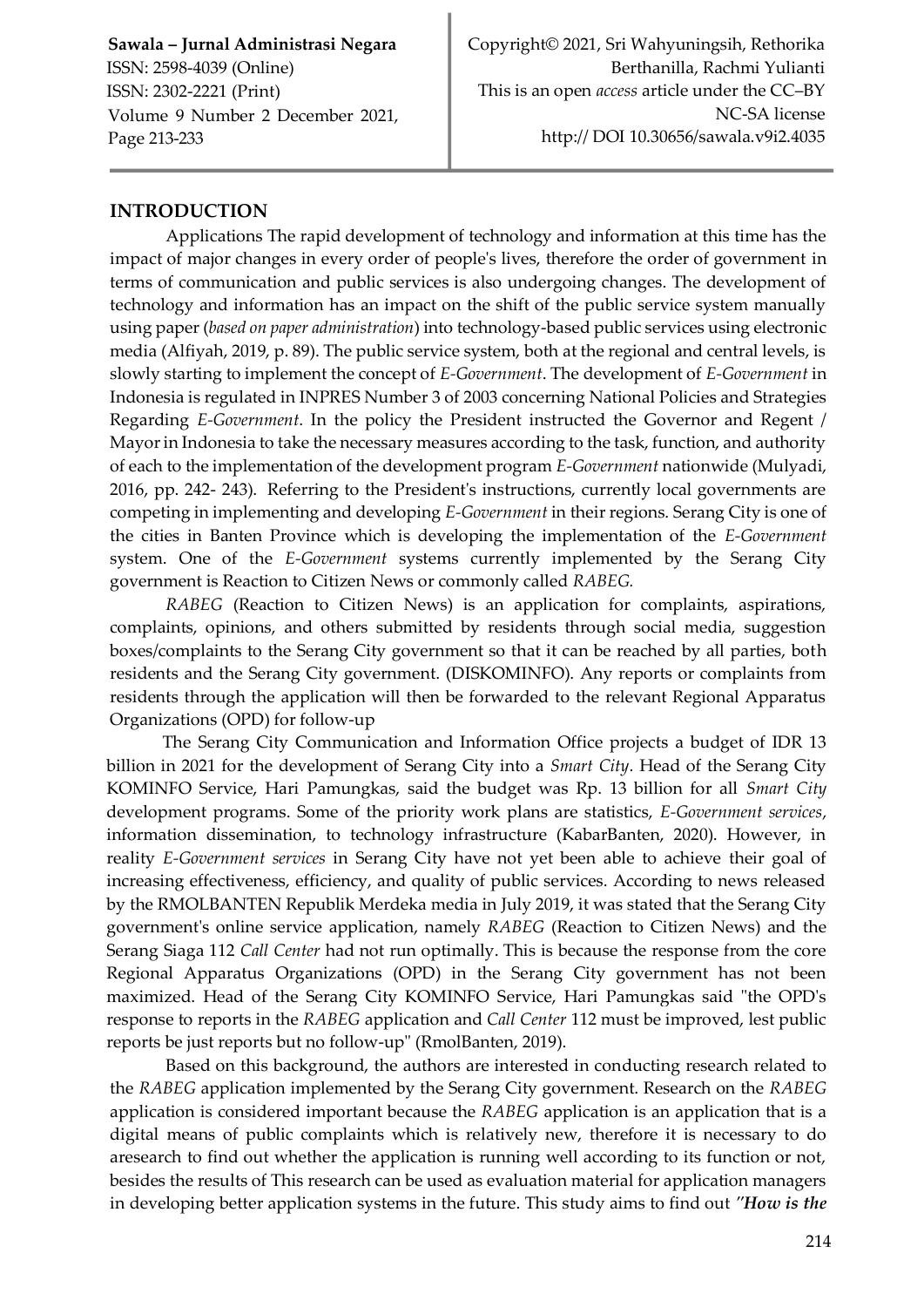## *implementation of E-Government RABEG applications in Serang City and whether the implementation of E-Government through RABEG applications can improve the quality of public services in Serang City?".*

Theoretically, the results of this research are expected to become literature for students and researchers who will conduct research on similar matters, as well as other interested parties. In addition, it is hoped that this research can also be a source of knowledge to add broader insights about the implementation of the *E-Government* system*,* especially to improve the quality of public services. Practically, the results of this research are expected to be input/suggestions for the government or policy makers in improving the quality of public services through the implementation of *E- Government.*

Based on the literature review, it is known that there are similar studies conducted by several researchers, the first is the research conducted by Syahputra Hasan HRP (2018). The results of the study show that there is a positive influence between the implementation of *E-Government* and improving the quality of integrated one-stop city licensing services. Medan. Furthermore, Ira Rahmawati, Bakri Hasanudin, (2017) research results show that competence and *electronic government* together have a positive and significant effect on the quality of public services at the Palu Religious Court.

Wihda Maulani (2020) research results show that based on an analysis using the *E-GovQual (E-Government Quality)* indicator, the *E-Health* program can improve the quality of public services in the health sector in the city of Surabaya.

To find out whether there is an effect or not between the implementation of *E-Government* and improving the quality of public services in Serang City, it is necessary to do research with the formulation of the research hypothesis as follows:

- H0: There is no effect between *E-Government* on improving the quality of public services in Serang City
- H1: There is an influence between *E-Government* on improving the quality of public services in Serang City.

#### **RESEARCH METHODS**

This study uses quantitative methods with data analysis using *SPSS software*. The data used in this study are primary and secondary data. The primary data collection technique was conducted by means of interviews and distributing questionnaires (questionnaires) while secondary data was obtained from literature review or documentation of data related to research.

In this study there are two variables, namely the independent variable (*E-Government*) and the dependent variable (Quality of Public Services), the *E-Government* variable is measured using Eko Indrajit's theory of "Elements of Successful *E-Government* Development " which consists of three dimensions namely *Support, Capacity*, and *Value*. Meanwhile, the variable of public service quality is measured using Parasuraman's theory of "Quality of Public Service" which consists of five dimensions, namely *Tangible, Empathy, Reliability, Responsive*, and *Assurance*. The dimensions of the two theories are further elaborated into several indicators as outlined in the research questionnaire in the form of a written statement with *a Likert scale* as follows: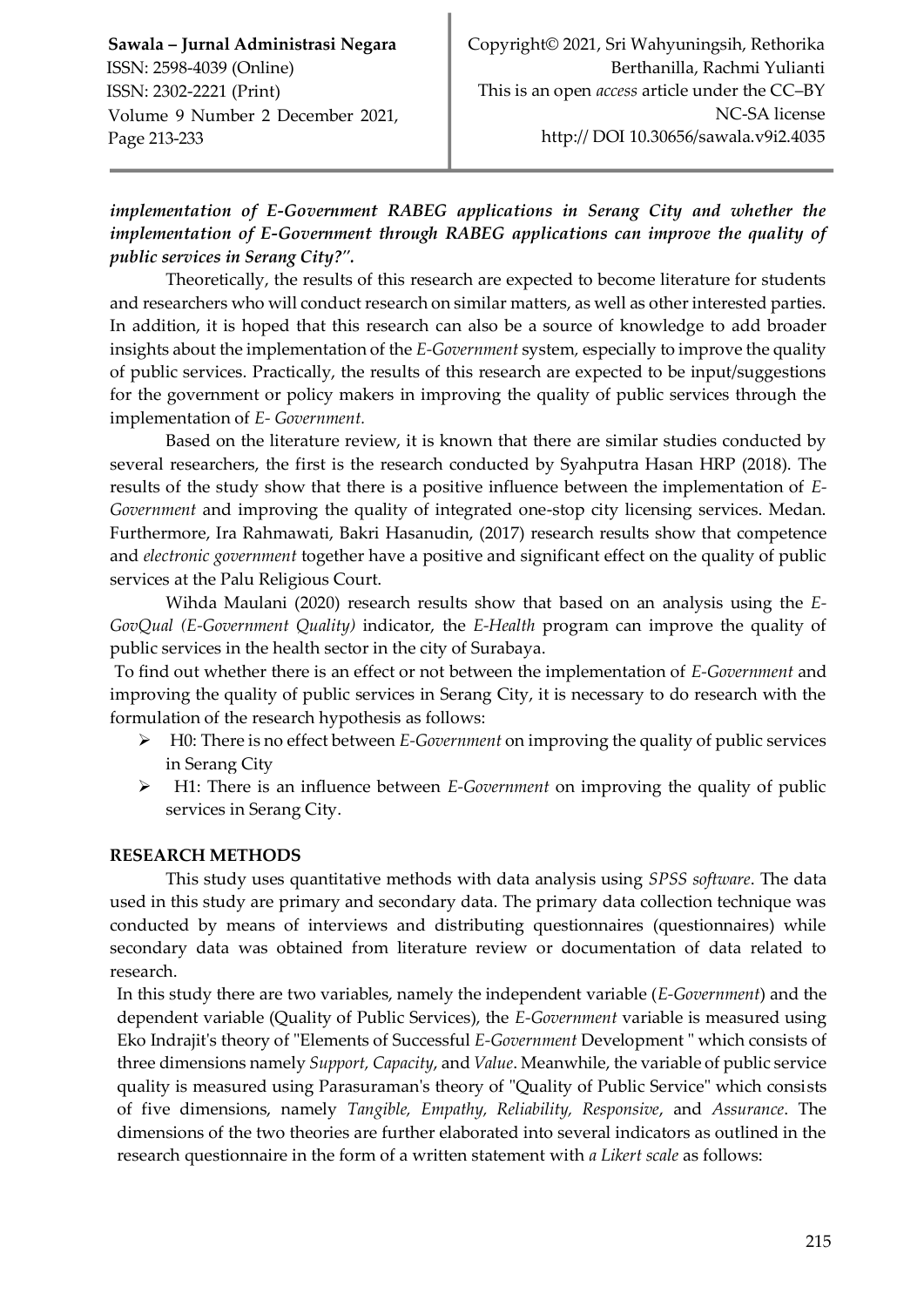| No             | Simbol     | <b>Scale</b>      | core           |  |  |
|----------------|------------|-------------------|----------------|--|--|
| 1              | SP         | Very satisfied    | 5              |  |  |
| $\overline{2}$ | P          | Satisfied         | 4              |  |  |
| 3              | CP         | Quite satisfied   | 3              |  |  |
| 4              | TP         | Not satisfied     | $\overline{2}$ |  |  |
| 5              | <b>STP</b> | Very Dissatisfied | 1              |  |  |

#### *Source: Researcher*

This research was conducted for approximately 4 months starting from July to October 2021 at the Department of Communication and Information (DISKOMINFO) Serang City. The population in this study is the people of Serang City who make complaints (give criticism and suggestions) to the government through the *RABEG*  (Reaction to Citizen News) application which has been created and managed by DISKOMINFO Serang City. Based on data from the *RABEG* application page, it is known that the population in this study is 485 populations.

Based on the population, it is necessary to determine a representative sample to answer the research questionnaire. Determination of the number of samples in this study using the *Slovin* formula (Husein, 2005, p. 108) as many as 83 respondents. In this study the researchers determined the sample using the *Probability Sampling* technique, namely *Simple Random Sampling*. *Simple random sampling* is a technique of taking samples from the population which is done randomly without regard to the strata that exist in the population. This technique is used if the members of the population are considered homogeneous (Sugiyono, 2014, p. 82). Data analysis in this study includes data validity test, data reliability test, data normality test, simple linear regression analysis, determinant coefficient test and correlation coefficient test using *SPSS* version 25 *software* tools.

#### **RESULT**

#### **Variable X:** *E-Government*

In this study, the *E-Government* variable was analyzed using the theory proposed by Eko Indrajit about "Elements of Successful *E-Government* Development*".* This theory consists of three (3) dimensions, namely *Support*, *Capacity* and *Value*. The results of each dimension can be seen in the following table: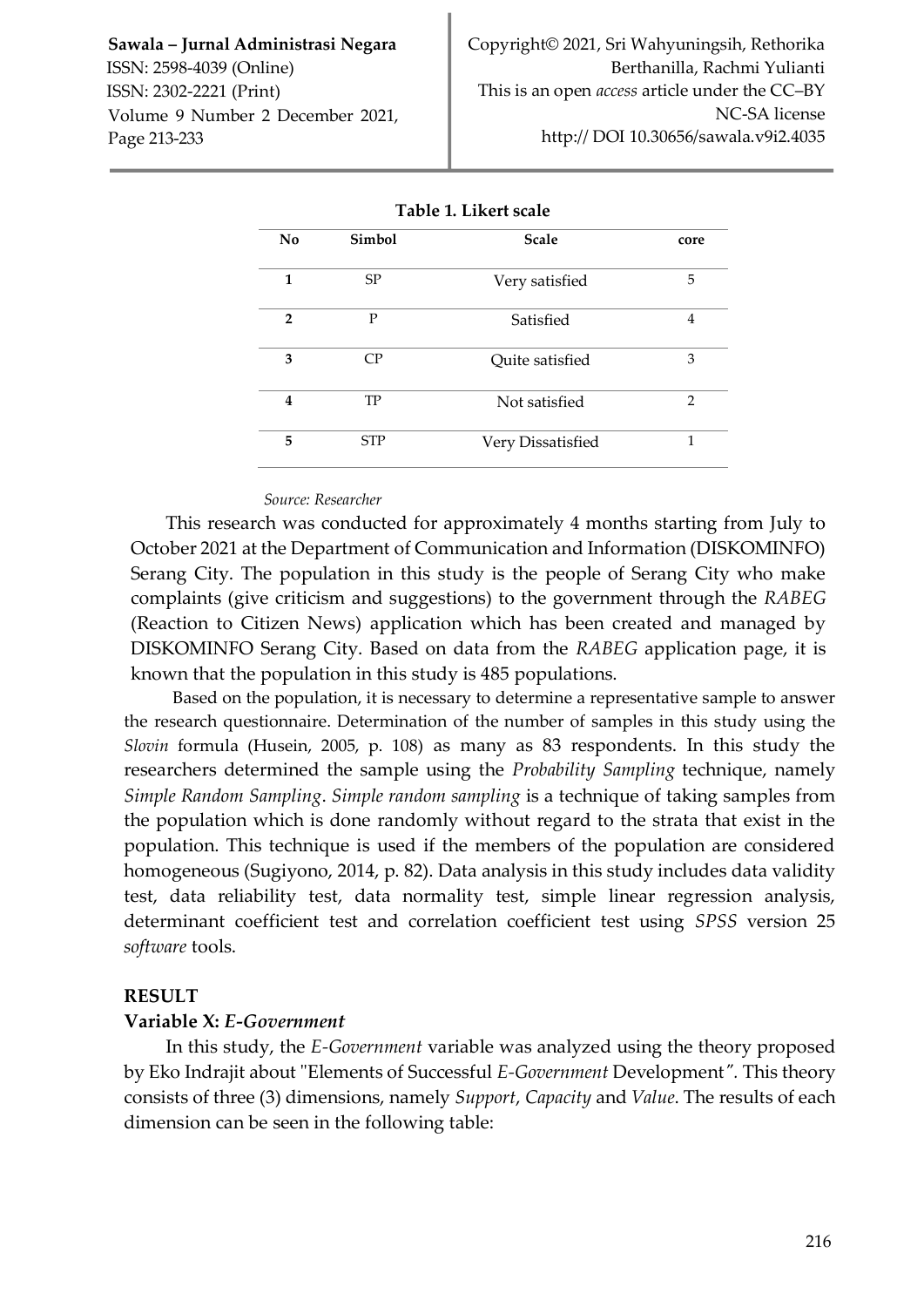| Indicator     | Weight | <b>Answer Category</b> | Frequency | Percentage<br>(%) |
|---------------|--------|------------------------|-----------|-------------------|
| Socialization | 5      | Very satisfied         | 83        | 100.00            |
|               | 4      | Satisfied              | 0         |                   |
|               | 3      | Quite satisfied        | 0         |                   |
|               | 2      | Not satisfied          | O         | 0                 |
|               |        | Very Dissatisfied      | O         |                   |
|               |        | Amount                 | 83        | $100\%$           |
| Coordination  | 5      | Very satisfied         | 52        | 62.65             |
|               | 4      | Satisfied              | 27        | 32.53             |
|               | 3      | Quite satisfied        | 4         | 4.82              |
|               | 2      | Not satisfied          | 0         |                   |
|               | 1      | Very Dissatisfied      | O         |                   |
|               |        | Amount                 | 83        | $100\%$           |

#### **Table 2. Research Result Data** *Support* **Dimension**

*Source: Research Questionnaire Results*

| Indicator               | Weight | <b>Answer Category</b> | Frequency | Percentage $(\% )$ |
|-------------------------|--------|------------------------|-----------|--------------------|
| <b>Qualified Human</b>  | 5      | Very satisfied         | 78        | 93.98              |
| <b>Resources (HR)</b>   | 4      | Satisfied              | 5         | 6.02               |
|                         | 3      | Quite satisfied        |           |                    |
|                         | 2      | Not satisfied          | $\Omega$  | 0                  |
|                         | 1      | Very Dissatisfied      | $\Omega$  | 0                  |
|                         |        | Amount                 | 83        | $100\%$            |
| Adequate Infrastructure | 5      | Very satisfied         | 40        | 48,19              |
|                         | 4      | Satisfied              | 35        | 42.17              |
|                         | 3      | Quite satisfied        | 7         | 8.43               |
|                         | 2      | Not satisfied          | 1         | 1.21               |
|                         |        | Very Dissatisfied      | $\Omega$  |                    |
|                         |        | Amount                 | 83        | $100\%$            |

#### **Table 3. Research Result Data** *Capacity* **Dimension**

*Source: Research Questionnaire Results*

| Indicator                   | Weight | <b>Answer Category</b> | Frequency | Percentage<br>(%) |
|-----------------------------|--------|------------------------|-----------|-------------------|
| Make it easier for          | 5      | Very satisfied         | 81        | 97.59             |
| the public to convey        | 4      | Satisfied              |           | 2.41              |
| information or<br>criticism | З      | Quite satisfied        |           |                   |
|                             | っ      | Not satisfied          |           |                   |
|                             |        | Very Dissatisfied      |           |                   |

### **Table 4. Research Results Data Dimension** *Value*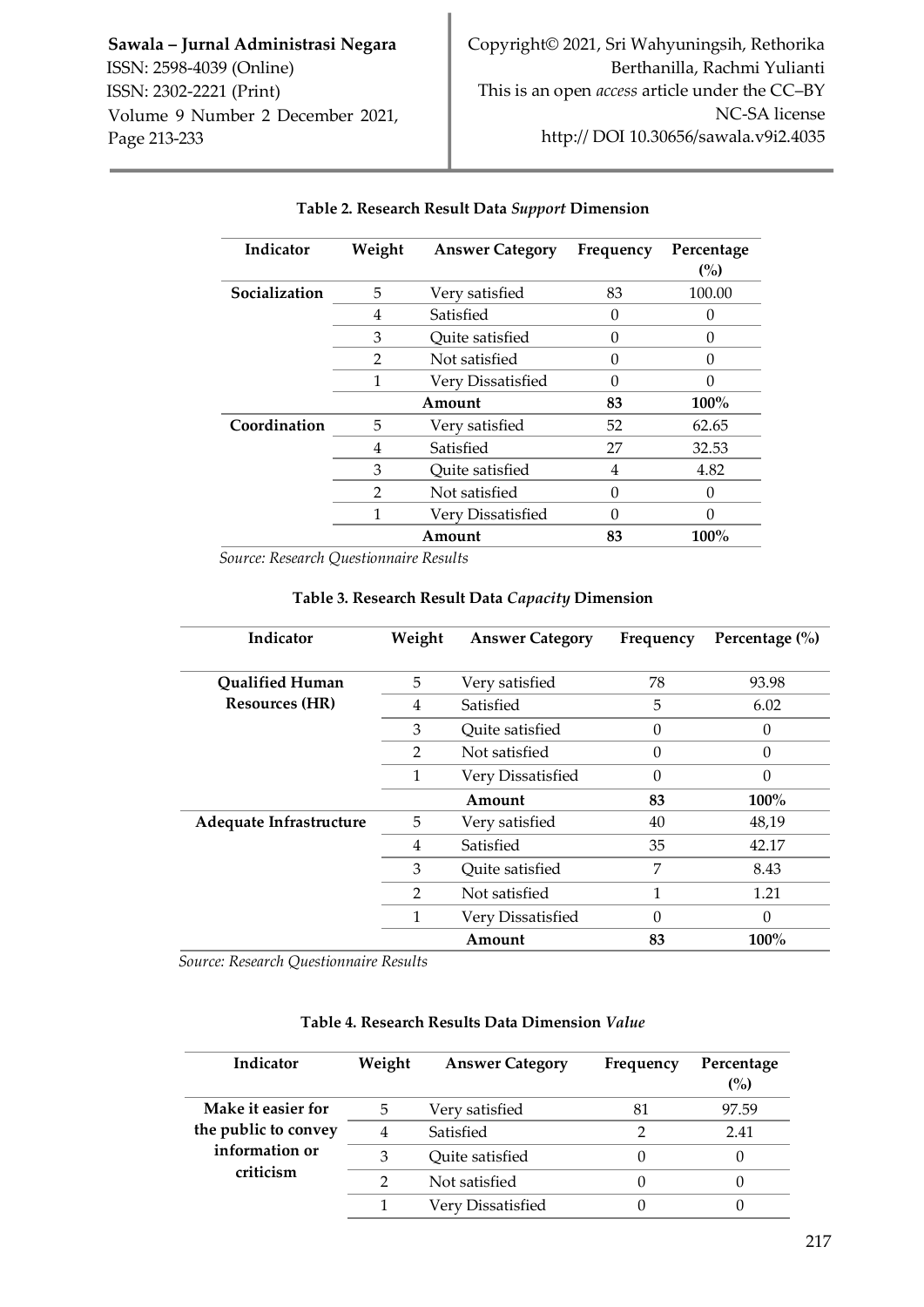|                      |                | Amount            | 83            | $100\%$  |
|----------------------|----------------|-------------------|---------------|----------|
| There is a good      | 5              | Very satisfied    | 62            | 74.70    |
| response from the    | 4              | Satisfied         | 21            | 25,30    |
| government           | 3              | Quite satisfied   | $\theta$      | 0        |
| regarding the report | $\overline{2}$ | Not satisfied     | $\theta$      | $\theta$ |
| submitted            | 1              | Very Dissatisfied | $\theta$      | $\theta$ |
|                      |                | Amount            | 83            | 100%     |
| Follow-up and        | 5              | Very satisfied    | 32            | 38.55    |
| report completion    | 4              | Satisfied         | 35            | 42.17    |
|                      | 3              | Quite satisfied   | 13            | 15.66    |
|                      | $\mathcal{P}$  | Not satisfied     | 3             | 3.62     |
|                      | $\mathbf{1}$   | Very Dissatisfied | 0             | 0        |
|                      |                | Amount            | 83            | 100%     |
| The usefulness of    | 5              | Very satisfied    | 81            | 97.59    |
| the application that | 4              | Satisfied         | $\mathcal{P}$ | 2.41     |
| is felt by the       | 3              | Quite satisfied   | $\Omega$      | $\Omega$ |
| community            | 2              | Not satisfied     | $\Omega$      | $\Omega$ |
|                      | 1              | Very Dissatisfied | $\Omega$      | $\Omega$ |
|                      |                | Amount            | 83            | 100%     |

*Source: Research Questionnaire Results*

## **Variable Y: Quality of Public Service**

In this study, the Public Service Quality (Y) variable was analyzed using Parasuraman's theory which consisted of five (5) dimensions, namely *Tangible, Empathy, Reliability, Responsive,* and *Assurance* dimensions. Research results from each dimension can be seen in the following table:

| Indicator               | Weight         | <b>Answer Category</b> | Frequency | Percentage<br>(%) |
|-------------------------|----------------|------------------------|-----------|-------------------|
| <b>Applications</b> are | 5              | Very satisfied         | 79        | 95.18             |
| easy to find and        | 4              | Satisfied              | 4         | 4.82              |
| install                 | 3              | Ouite satisfied        | 0         | 0.00              |
|                         | 2              | Not satisfied          | $\theta$  | 0.00              |
|                         |                | Very Dissatisfied      | 0         | 0.00              |
|                         |                | Amount                 | 83        | $100\%$           |
| Applications            | 5              | Very satisfied         | 52        | 62.65             |
| according to            | 4              | Satisfied              | 31        | 37.35             |
| community needs         | 3              | Quite satisfied        | $\theta$  | 0.00              |
|                         | $\mathfrak{D}$ | Not satisfied          | $\theta$  | 0.00              |
|                         | 1              | Very Dissatisfied      | $\Omega$  | 0.00              |
|                         |                | Amount                 | 83        | $100\%$           |

## **Table 5. Data of** *Tangible* **Dimensions Research Results**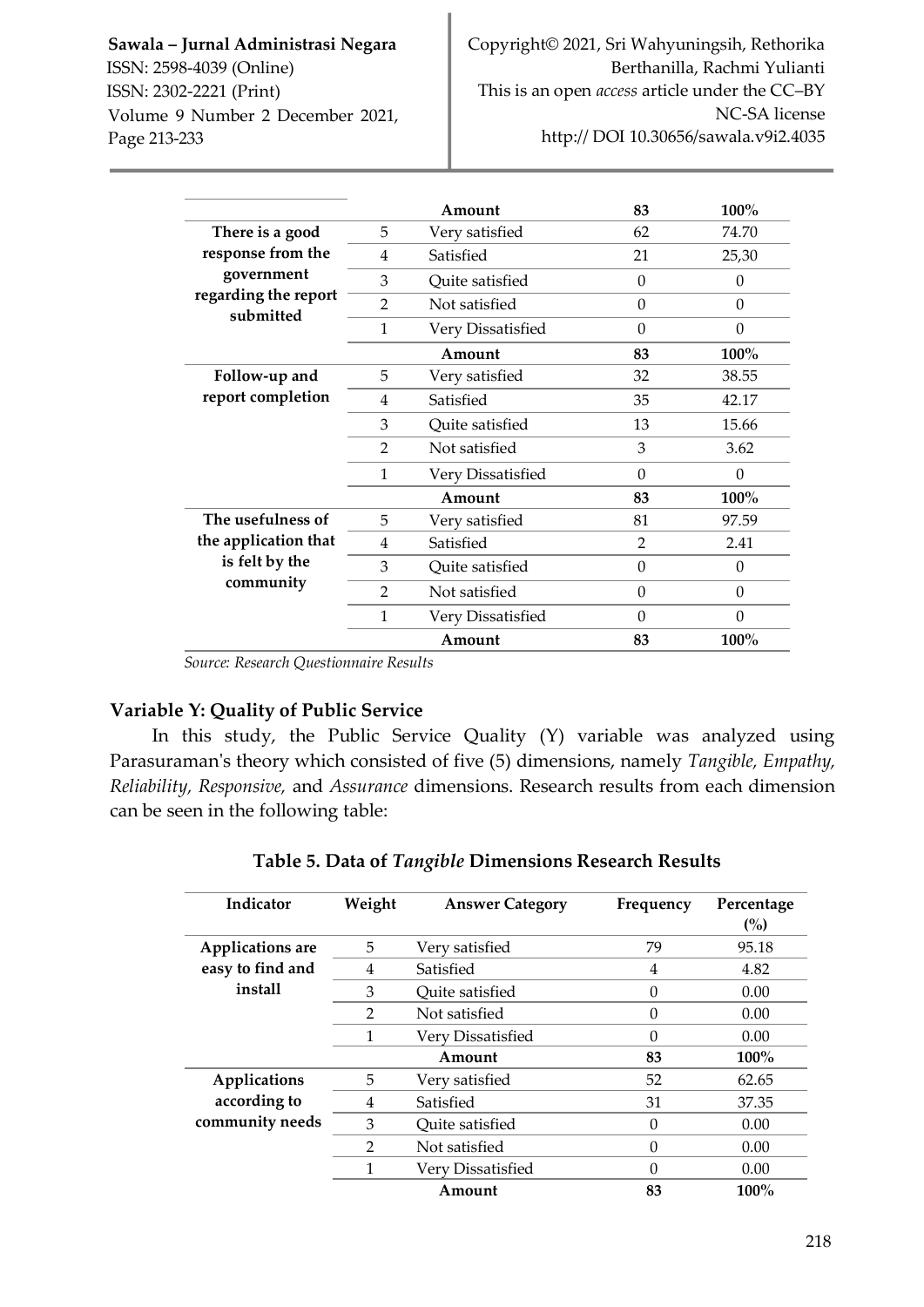| The application     | 5              | Very satisfied    |                | 0.00    |
|---------------------|----------------|-------------------|----------------|---------|
| has complete        | 4              | Satisfied         | O              | 0.00    |
| features            | 3              | Quite satisfied   | 19             | 22.89   |
|                     | $\overline{2}$ | Not satisfied     | 64             | 77.11   |
|                     |                | Very Dissatisfied | 0              | 0.00    |
|                     |                | Amount            | 83             | $100\%$ |
| The application     | 5              | Verv satisfied    | O              | 0.00    |
| does not            | 4              | Satisfied         | 0              | 0.00    |
| experience errors / | 3              | Ouite satisfied   | $\overline{2}$ | 2.41    |
| errors when used    | $\mathfrak{D}$ | Not satisfied     | 44             | 53.01   |
|                     |                | Very Dissatisfied | 37             | 44.58   |
|                     |                | Amount            | 83             | $100\%$ |

*Source: Research Questionnaire Results*

| Table 6. Research Result Data on Empathy Dimensions |                |                        |           |            |  |
|-----------------------------------------------------|----------------|------------------------|-----------|------------|--|
| Indicator                                           | Weight         | <b>Answer Category</b> | Frequency | Percentage |  |
|                                                     |                |                        |           | (%)        |  |
| Application                                         | 5              | Very satisfied         | $\Omega$  | 0.00       |  |
| manager admin                                       | 4              | Satisfied              | 3         | 3.62       |  |
| friendliness                                        | 3              | Quite satisfied        | 80        | 96.38      |  |
|                                                     | $\mathfrak{D}$ | Not satisfied          | $\Omega$  | 0.00       |  |
|                                                     |                | Very Dissatisfied      | $\Omega$  | 0.00       |  |
|                                                     |                | Amount                 | 83        | $100\%$    |  |
| The managing                                        | 5              | Very satisfied         | $\Omega$  | 0.00       |  |
| admin ensures that                                  | 4              | Satisfied              | $\Omega$  | 0.00       |  |
| the report giver gets                               | 3              | Quite satisfied        | 8         | 9.64       |  |
| good service                                        | $\mathcal{P}$  | Not satisfied          | 55        | 66.27      |  |
|                                                     | 1              | Very Dissatisfied      | 20        | 24.09      |  |
|                                                     |                | Amount                 | 83        | $100\%$    |  |

*Source: Research Questionnaire Results*

#### **Table 7. Research Result Data** *Reliability* **Dimension**

| Indicator            | Weight        | <b>Answer Category</b> | Frequency | Percentage<br>(%) |
|----------------------|---------------|------------------------|-----------|-------------------|
| Reports are          | 5.            | Very satisfied         | 50        | 60.24             |
| responded to in less | 4             | Satisfied              | 24        | 28.92             |
| than 24 hours        | 3             | Ouite satisfied        | 6         | 7.23              |
|                      | $\mathcal{P}$ | Not satisfied          | 3         | 3.61              |
|                      | 1             | Very Dissatisfied      | $\Omega$  | 0.00              |
|                      |               | Amount                 | 83        | $100\%$           |
| Reports processed in | 5             | Very satisfied         | $\theta$  | 0.00              |
| less than 1 month    | 4             | Satisfied              | 1         | 1.20              |
|                      | 3             | Quite satisfied        | 22        | 26.51             |
|                      | $\mathcal{P}$ | Not satisfied          | 48        | 57.83             |
|                      |               | Very Dissatisfied      | 12        | 14.46             |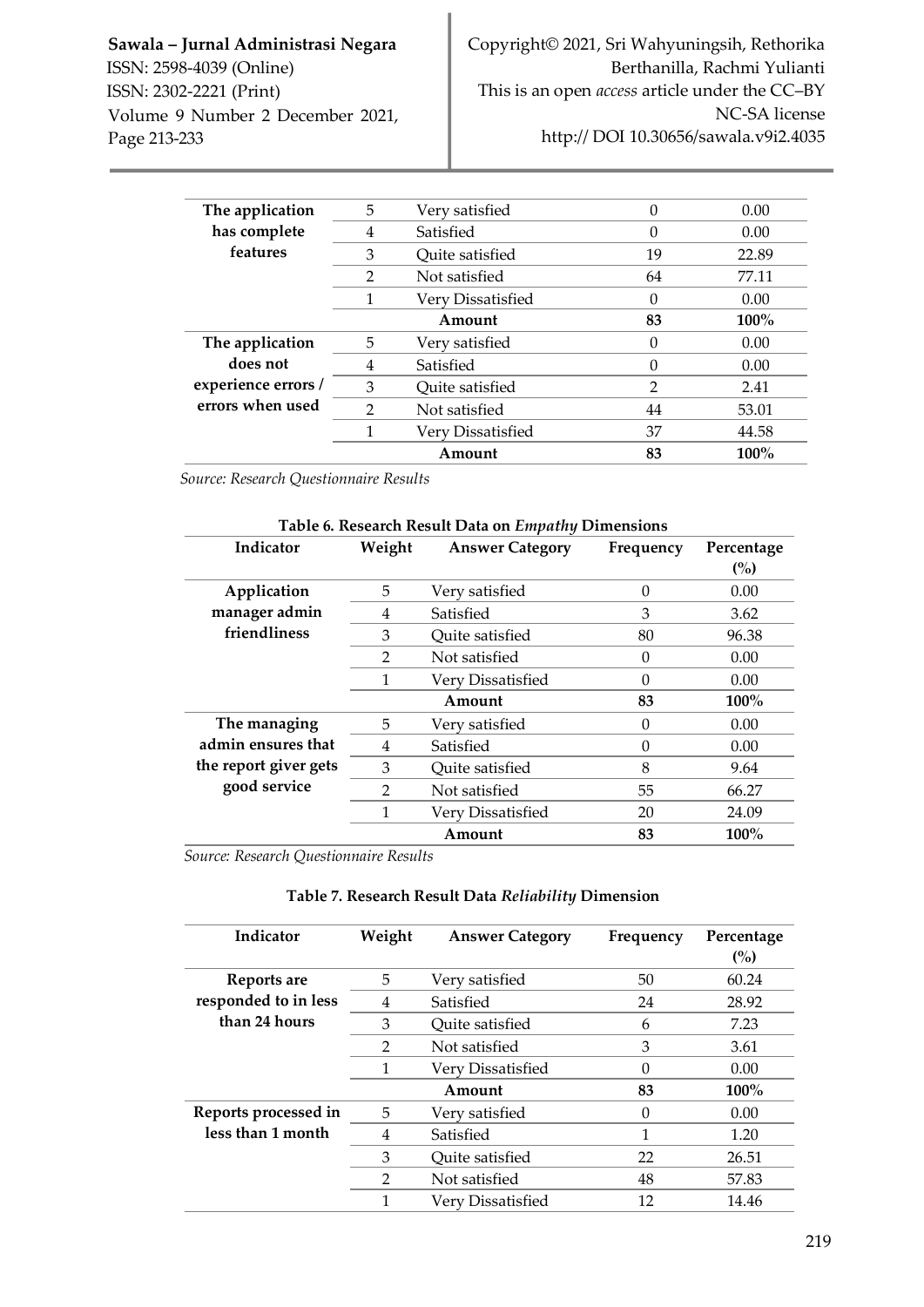|                                        |                | Amount                                                   | 83             | $100\%$                      |
|----------------------------------------|----------------|----------------------------------------------------------|----------------|------------------------------|
| Source: Research Questionnaire Results |                |                                                          |                |                              |
|                                        |                | Table 8. Results of Responsive Dimension Data Processing |                |                              |
| Indicator                              | Weight         | <b>Answer Category</b>                                   | Frequency      | Percentage<br>$\binom{0}{0}$ |
| Reports submitted                      | 5              | Very satisfied                                           | $\theta$       | 0.00                         |
| are responded to                       | 4              | Satisfied                                                | 1              | 1.20                         |
| quickly                                | 3              | Quite satisfied                                          | 45             | 54.22                        |
|                                        | 2              | Not satisfied                                            | 35             | 42.17                        |
|                                        | 1              | Very Dissatisfied                                        | 2              | 2.41                         |
|                                        |                | Amount                                                   | 83             | $100\%$                      |
| Reports are followed                   | 5              | Very satisfied                                           | $\Omega$       | 0.00                         |
| up quickly and                         | 4              | Satisfied                                                | $\mathfrak{D}$ | 2.41                         |
| accurately                             | 3              | Quite satisfied                                          | 25             | 30,12                        |
|                                        | $\overline{2}$ | Not satisfied                                            | 54             | 65.06                        |
|                                        | 1              | Very Dissatisfied                                        | $\overline{2}$ | 2.41                         |
|                                        |                | Amount                                                   | 83             | 100%                         |

*Source: Research Questionnaire Results*

| Indicator            | Weight        | <b>Answer Category</b> | Frequency | Percentage<br>(%) |
|----------------------|---------------|------------------------|-----------|-------------------|
| Reports are          | 5             | Very satisfied         | 7         | 8.43              |
| forwarded to the     | 4             | Satisfied              | 76        | 91.57             |
| appropriate OPD      | 3             | Ouite satisfied        | $\theta$  | 0.00              |
|                      | $\mathcal{P}$ | Not satisfied          | $\Omega$  | 0.00              |
|                      | 1             | Very Dissatisfied      | $\Omega$  | 0.00              |
|                      |               | Amount                 | 83        | 100%              |
| The personal data of | 5             | Very satisfied         | 6         | 7.23              |
| app users remains    | 4             | Satisfied              | 72        | 86.75             |
| safe                 | 3             | Quite satisfied        | 5         | 6.02              |
|                      | $\mathcal{P}$ | Not satisfied          | 0         | 0.00              |
|                      | 1             | Very Dissatisfied      | $\Omega$  | 0.00              |
|                      |               | Amount                 | 83        | 100%              |

#### **Table 9. Results of** *Assurance* **Dimension Data Processing**

*Source: Research Questionnaire Results*

#### **DISCUSSION**

#### **Variable X:** *E-Government*

The *E-Government* variable in this study was assessed using the theory proposed by Eko Indrajit about "Elements of Successful *E-Government* Development *"* which consists of three (3) dimensions, namely *Support, Capacity*, and *Value*. The three dimensions are further divided into 8 indicators which are described in the form of statements in the research questionnaire. Based on the results of the study, it can be seen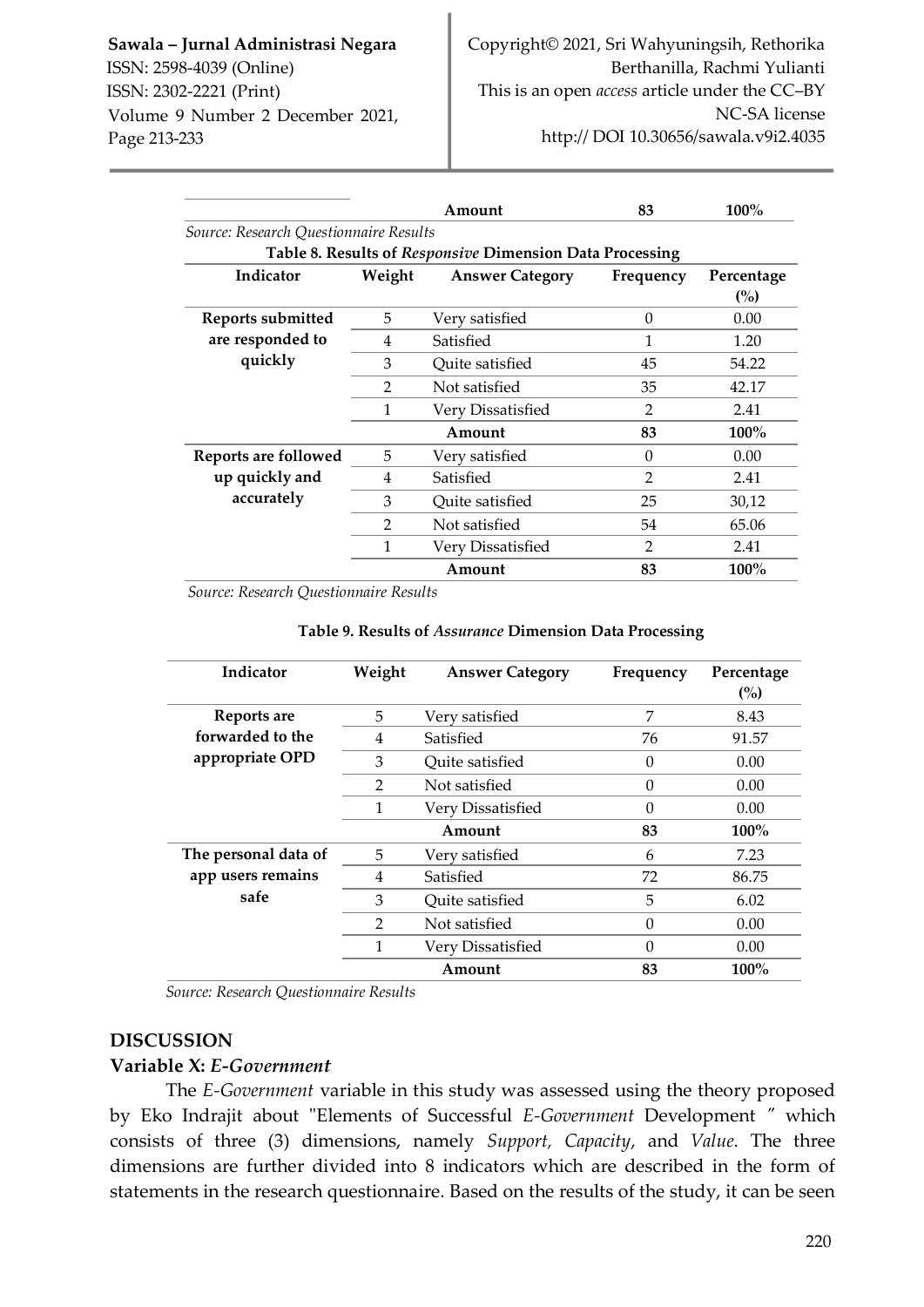that of the 8 indicators that function to measure the implementation of the *E-Government*  system*,* there are only 3 indicators that are considered by the community to be still not good or less than optimal in their implementation. Three (3) indicators assessed by the community are still not good, namely the coordination indicator in the *support* dimension, the technology infrastructure indicator in the *capacity* dimension, and the follow-up indicator and report completion process in the *value* dimension. Therefore, it can be concluded that the implementation of the *RABEG* application *E-Government system* in Serang City is categorized as good enough, it's just that development is needed to improve the system that is considered poor and update several systems in the *RABEG*  application *so* that the implementation of *E-Government* can progress and become even better.

## **Variable Y: Quality of Public Service**

The variable of Public Service Quality in this study was analyzed using Parasuraman's theory of "Quality of Public Service" which consists of 5 dimensions, namely *tangible, empathy, reliability, responsive,* and *assurance*. Based on the results of research through the distribution of questionnaires to 83 respondents, the results of the study of 5 dimensions that function to measure the level of quality of public services indicate that there are still many indicators that are considered by the community to be poor in their services. In detail, there are 6 indicators that are considered by the community to be still not good, of the six indicators, two of them are indicators in the *tangible* dimension, then the third is an indicator in the *capacity* dimension, the fourth is an indicator in the *reliability* dimension, then the fifth and sixth indicators are indicators in the dimension of *reliability*. *responsive* dimension. Of the 12 indicators used to measure the quality of public services, there are 6 indicators (50% of the total indicators) which are considered by the community to be still not good. Therefore, it can be concluded that the quality of public services in Serang City is still not good and it is necessary to develop and improve the quality of services to be better.

Furthermore, from the results of the research and discussion above, it is necessary to carry out statistical analysis to test the research hypothesis, namely to find out whether *E-Government* can affect the improvement of the quality of public services in Serang City.

# **STATISTIC CONDITION TEST Data Validity Test**

In this study, the *person correlation* is used, two-star with a significance level of 5% and one-star with a significance level of 1%. The results of testing the validity of the data are as follows: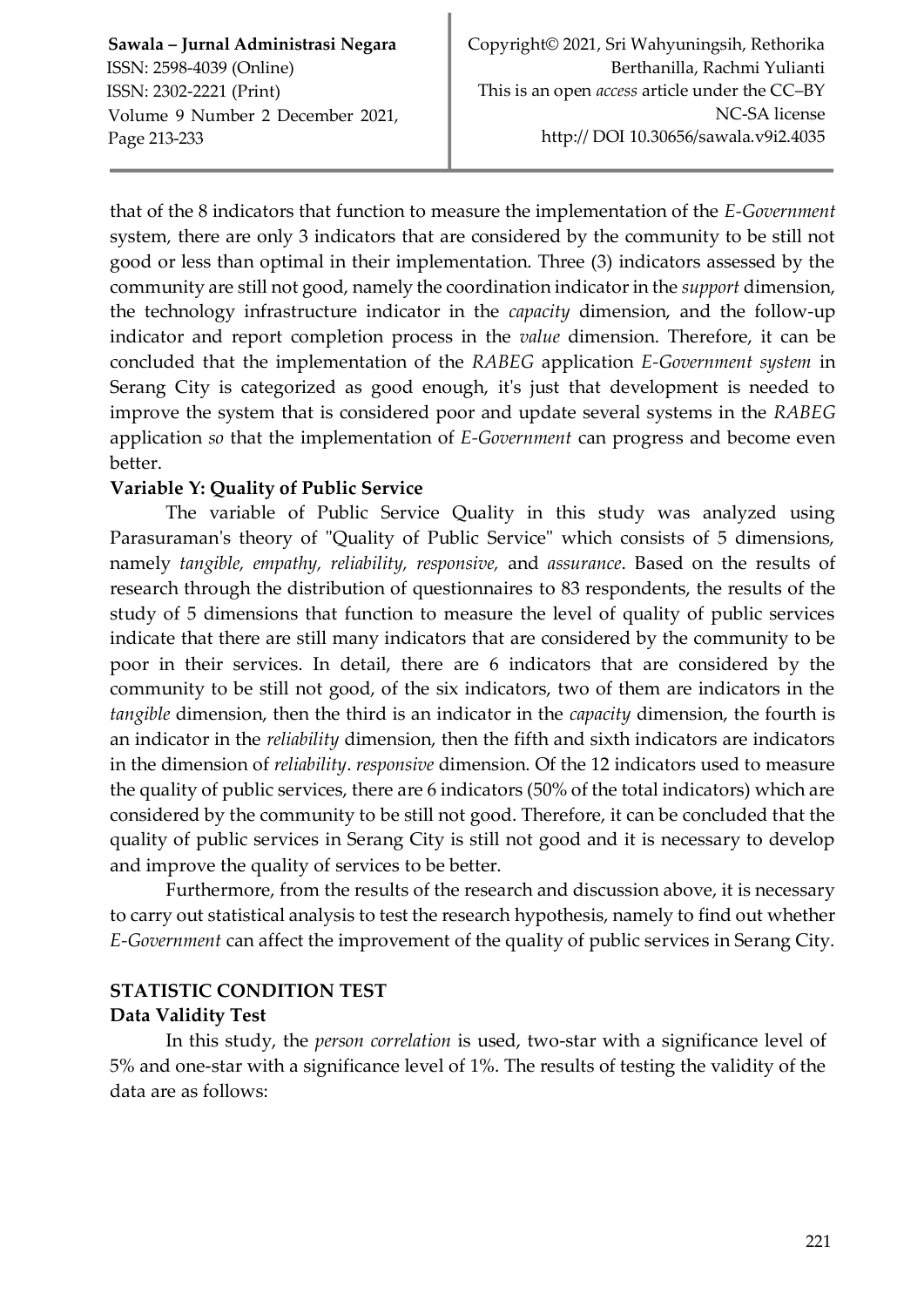| Variable                   | Dimension   | Items          | Total Score Correlation | Information  |
|----------------------------|-------------|----------------|-------------------------|--------------|
| E-Government (X)           | Support     | P1             | 230*                    | <b>VALID</b> |
|                            |             | P2             | $614**$                 | <b>VALID</b> |
|                            | Capacity    | P <sub>3</sub> | 367**                   | <b>VALID</b> |
|                            |             | $\mathbf{P4}$  | 520**                   | <b>VALID</b> |
|                            | Value       | P5             | $717**$                 | <b>VALID</b> |
|                            |             | P <sub>6</sub> | 475**                   | <b>VALID</b> |
|                            |             | $\rm P7$       | 766**                   | <b>VALID</b> |
|                            |             | $\mathbf{P8}$  | 842**                   | <b>VALID</b> |
| Public Service Quality (Y) | Tangible    | P1             | 374**                   | <b>VALID</b> |
|                            |             | P2             | 486**                   | <b>VALID</b> |
|                            |             | P <sub>3</sub> | 427**                   | <b>VALID</b> |
|                            |             | $\mathbf{P}4$  | 650**                   | <b>VALID</b> |
|                            | Empathy     | P <sub>5</sub> | 770**                   | <b>VALID</b> |
|                            |             | P <sub>6</sub> | 873**                   | <b>VALID</b> |
|                            | Reliability | $\rm P7$       | 891**                   | <b>VALID</b> |
|                            |             | $\mathbf{P8}$  | 748**                   | <b>VALID</b> |
|                            | Responsive  | P <sub>9</sub> | 955**                   | <b>VALID</b> |
|                            |             | P10            | 733**                   | <b>VALID</b> |
|                            | Assurance   | P11            | 569**                   | <b>VALID</b> |
|                            |             | P12            | 664**                   | <b>VALID</b> |

#### **Table 10. Data Validity Test Results**

*Source: SPSS Data Processing Results Version 25*

Based on the table above, it is known that all items used in the questionnaire are valid. All question items in the variables showed significance at 5%, so no questions were deleted and all items could be used in the whole test model.

## **Data Reliability Test**

The reliability test was conducted to determine the consistency of the measuring instrument so that it could be used again for the same research in the future. A variable is said to be reliable if the *Cronbach alpha* value > 0.6. The results of data reliability testing are as follows: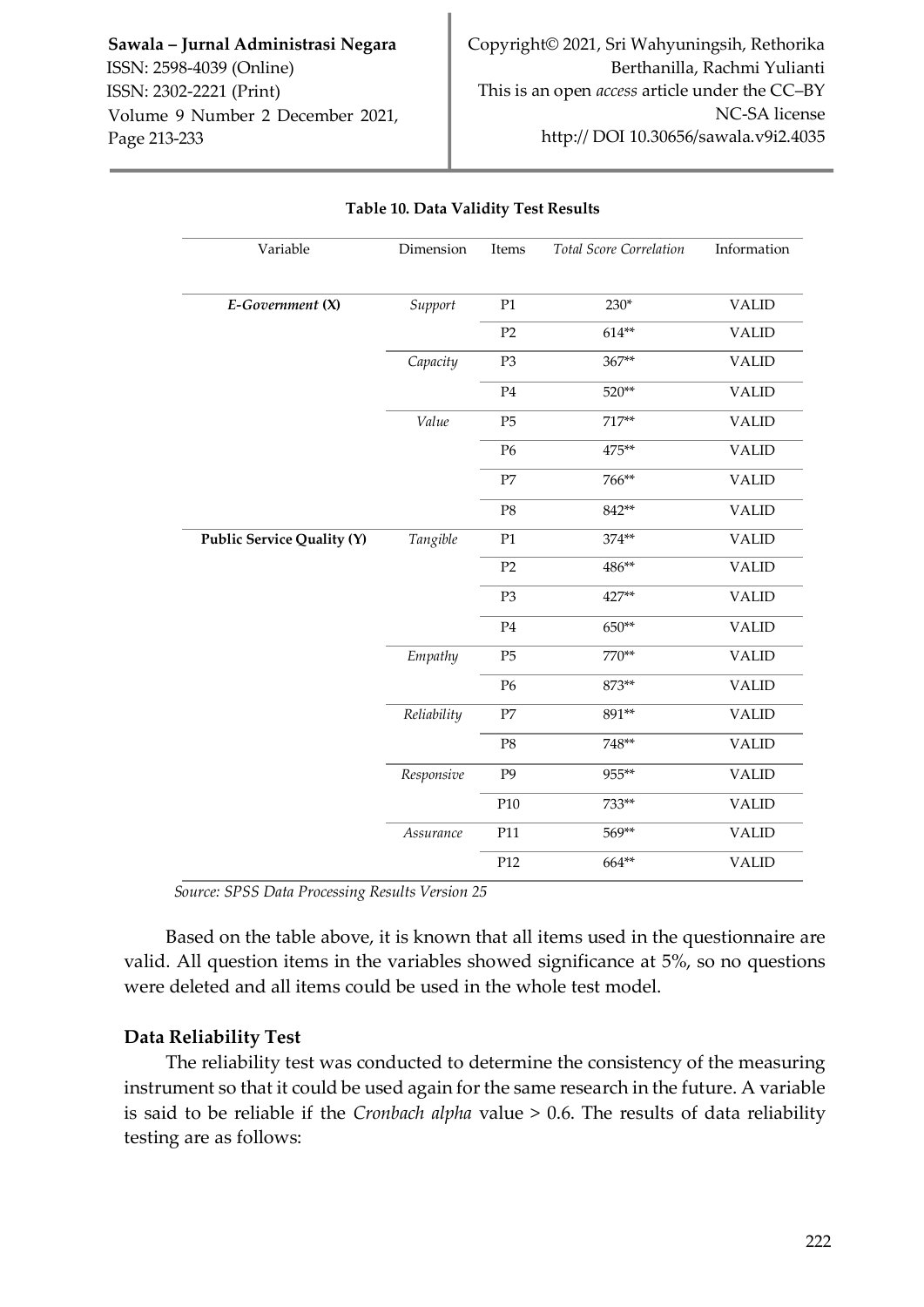## **Table 11. Reliability Test Results**

| Variable                           | Number of Items                                        | Cronbach's Alpha | Information |  |
|------------------------------------|--------------------------------------------------------|------------------|-------------|--|
| $E$ -Government $(X)$              |                                                        | 0.748            | REI JABLE   |  |
| Public Service Quality (Y)         | 10                                                     | 0.888            | REI JABLE   |  |
| $\sim$ $\sim$ $\sim$ $\sim$ $\sim$ | $\cdot$ $\sim$ $\cdot$ $\cdot$ $\cdot$ $\cdot$ $\cdot$ |                  |             |  |

*Source: SPSS Data Processing Results Version 25*

The results of the reliability test in the table above can be seen that the variable construct used in this study obtained *Cronbach's alpha* value greater than 0.5 ( *E-Government* = 0.748 > 0.5 and Public Service Quality = 0.888 > 0.5). This means that all instruments in this study are reliable, so that all questions are trusted or relied upon and can be used in this study or for further research.

## **Data Normality Test**

The data normality test is to determine whether the data is normally distributed or not, both data from the *E-Government* variable (X) and data from the public service quality variable (Y). The data normality test was conducted to determine whether the research data had met the statistical calculation requirements to be used in the test. In this study, the normality of the data was tested by graphical analysis and the *Kolmogorov-Smirnov* test.

The results of the graphic analysis can be seen in Figure and Figure 2 while the results of the *Kolmogorov-Smirnov* test can be seen in Table 4 as follows:

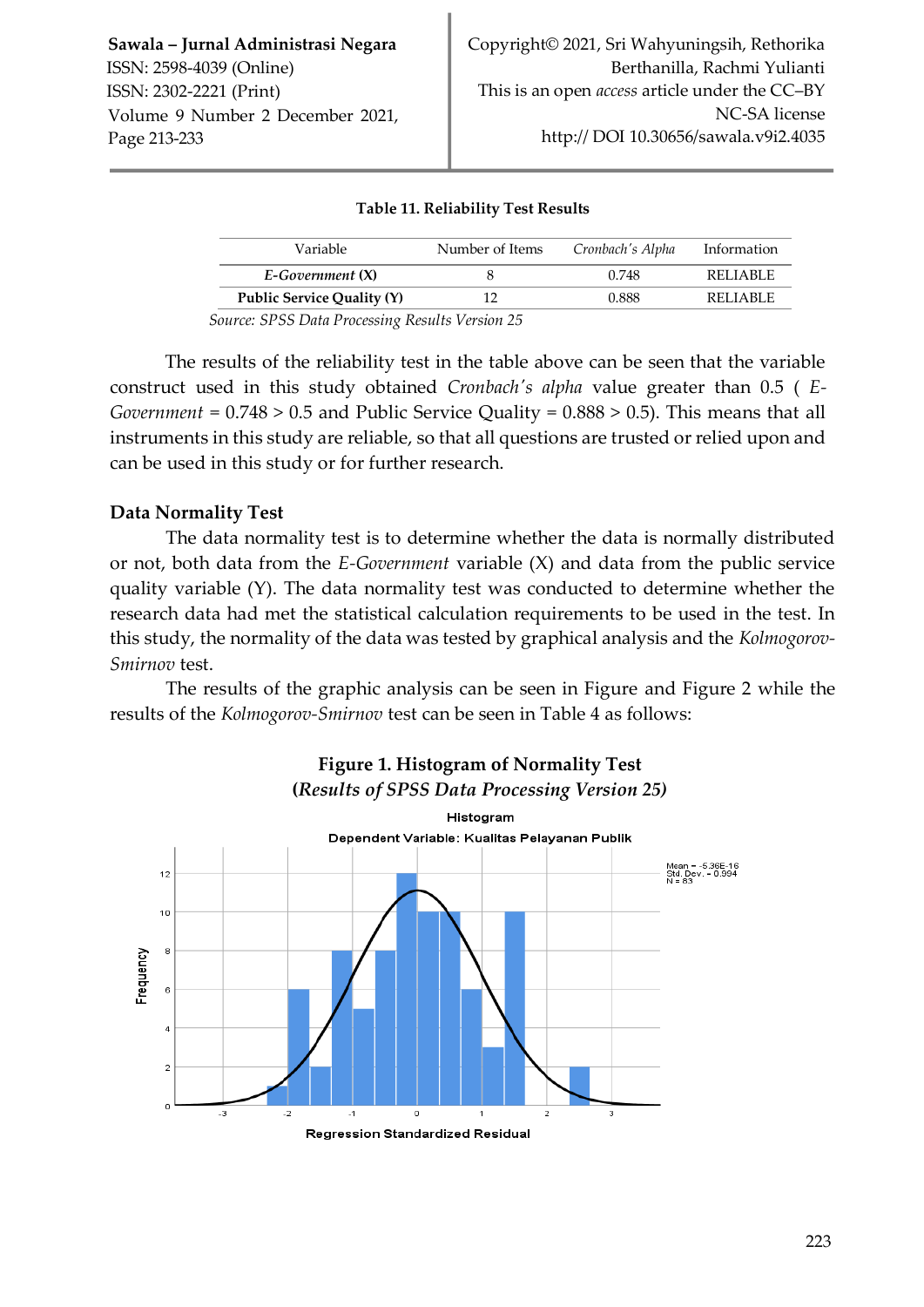Based on the picture above, it can be seen that the histogram shows a normally distributed pattern. This can be seen from the pattern of the curve that does not lean to the left or right so that at first glance it will resemble an inverted bell. So the results of histogram analysis can be concluded that the data is normally distributed.



**Figure 2.** *Normal PP Plot (Results of SPSS Version 25 data processing)*

Based on the picture above, it can be seen that the normal *PP Plot* graph is spread along the diagonal line. The points spread around the normal line and follow the direction of the diagonal line, it can be concluded that the data is normally distributed.

| One-Sample Kolmogorov-Smirnov Test     |           |            |
|----------------------------------------|-----------|------------|
|                                        |           | Unstandard |
|                                        |           | ized       |
|                                        |           | Residual   |
| N                                      |           | 83         |
| Normal Parameters <sup>a,b</sup>       | Mean      | .0000000   |
|                                        | Std.      | 1.58553261 |
|                                        | Deviation |            |
| Most Extreme Differences               | Absolute  | .118       |
|                                        | Positive  | .066       |
|                                        | Negative  | $-.118$    |
| <b>Test Statistic</b>                  |           | 1.073      |
| Asymp. Sig. (2-tailed)                 |           | .200 $c$   |
| a. Test distribution is Normal.        |           |            |
| b. Calculated from data.               |           |            |
| c. Lilliefors Significance Correction. |           |            |

**Table 12. Normality Test Results Using** *Kolmogorov-Smirnov*

*Source: SPSS Data Processing Results Version 25*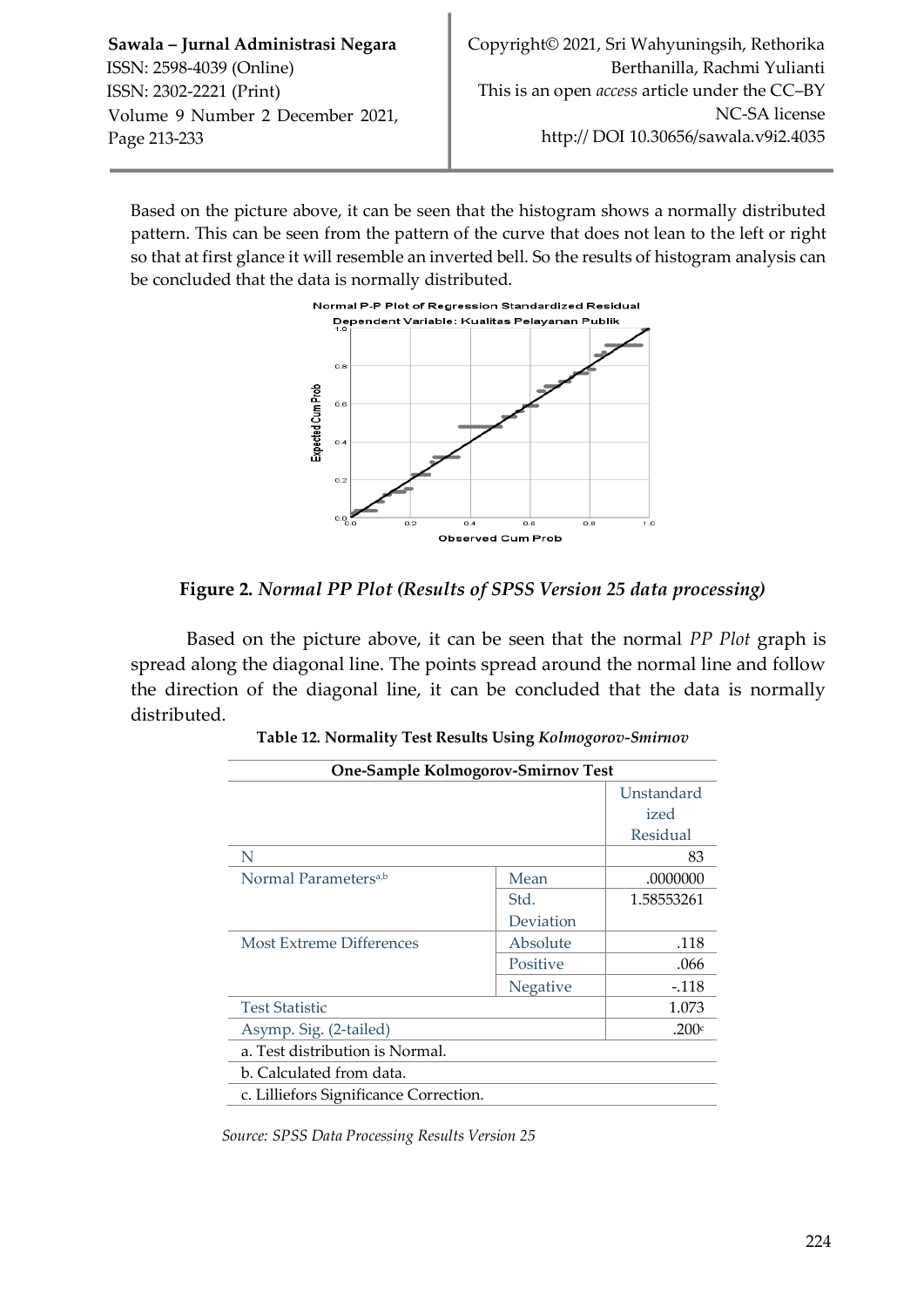Based on the table of results from the *Kolmogorov-Smirnov* test, it shows that the significance value is 0.200 where the value is greater than = 0.05 (*Asymp. Sig.* = 0.200 > 0.05), it can be concluded that the data is normally distributed.

# **Simple Linear Regression Analysis**

Once it is known that all data are normally distributed, the next step is to perform a linearity test. Linearity test in this study by means of simple linear regression analysis. Simple linear regression analysis was conducted to determine the relationship between variable X (*E-Government*) and variable Y (Quality of Public Services) with the following hypothesis:

- H0 = There is no linear relationship between *E-Government* and Public Service Quality
- H1 = There is a linear relationship between *E-Government* and Public Service Quality.

Linear test with the help of SPSS can be seen in the following table:

|                                                      | Tavie 19. AINU VA  |                                         |    |        |        |                   |  |  |  |
|------------------------------------------------------|--------------------|-----------------------------------------|----|--------|--------|-------------------|--|--|--|
|                                                      | ANOVA <sup>a</sup> |                                         |    |        |        |                   |  |  |  |
| Model<br>Sum of Squares<br>Mean Square<br>df<br>Sig. |                    |                                         |    |        |        |                   |  |  |  |
|                                                      | Regression         | 97.522                                  |    | 97.522 | 38.320 | .000 <sub>b</sub> |  |  |  |
| Residual                                             |                    | 206.141                                 | 81 | 2,545  |        |                   |  |  |  |
| 82<br>303.663<br>Total                               |                    |                                         |    |        |        |                   |  |  |  |
| a. Dependent Variable: Public Service Quality        |                    |                                         |    |        |        |                   |  |  |  |
|                                                      |                    | b. Predictors: (Constant), E-Government |    |        |        |                   |  |  |  |

#### **Table 13. ANOVA**

 *Source: SPSS Data Processing Results Version 25*

From the table above, it is obtained that the value of  $F = 38.320$  with a significance level of 0.000. The level of significance will be compared with the level of 5% = 0.05. The decision-making criteria are as follows:

- $\triangleright$  If the value of sig.  $\lt$ , then H0 is rejected and H1 is accepted
- $\triangleright$  If the value of sig. >, then H1 is rejected and H0 is accepted

Based on the table above, it can be seen that Sig.  $= 0.000 \le 0.05$ , it can be concluded that the hypothesis H0 is rejected and H1 is accepted, meaning that there is a linear relationship between *E-Government* and Public Service Quality.

| Coefficients <sup>a</sup> |  |                                |                              |  |  |  |
|---------------------------|--|--------------------------------|------------------------------|--|--|--|
|                           |  | Unstandardized<br>Coefficients | Standardized<br>Coefficients |  |  |  |
| Model                     |  | Std. Error                     | Beta                         |  |  |  |

## **Table 14. Table of** *Coefficients*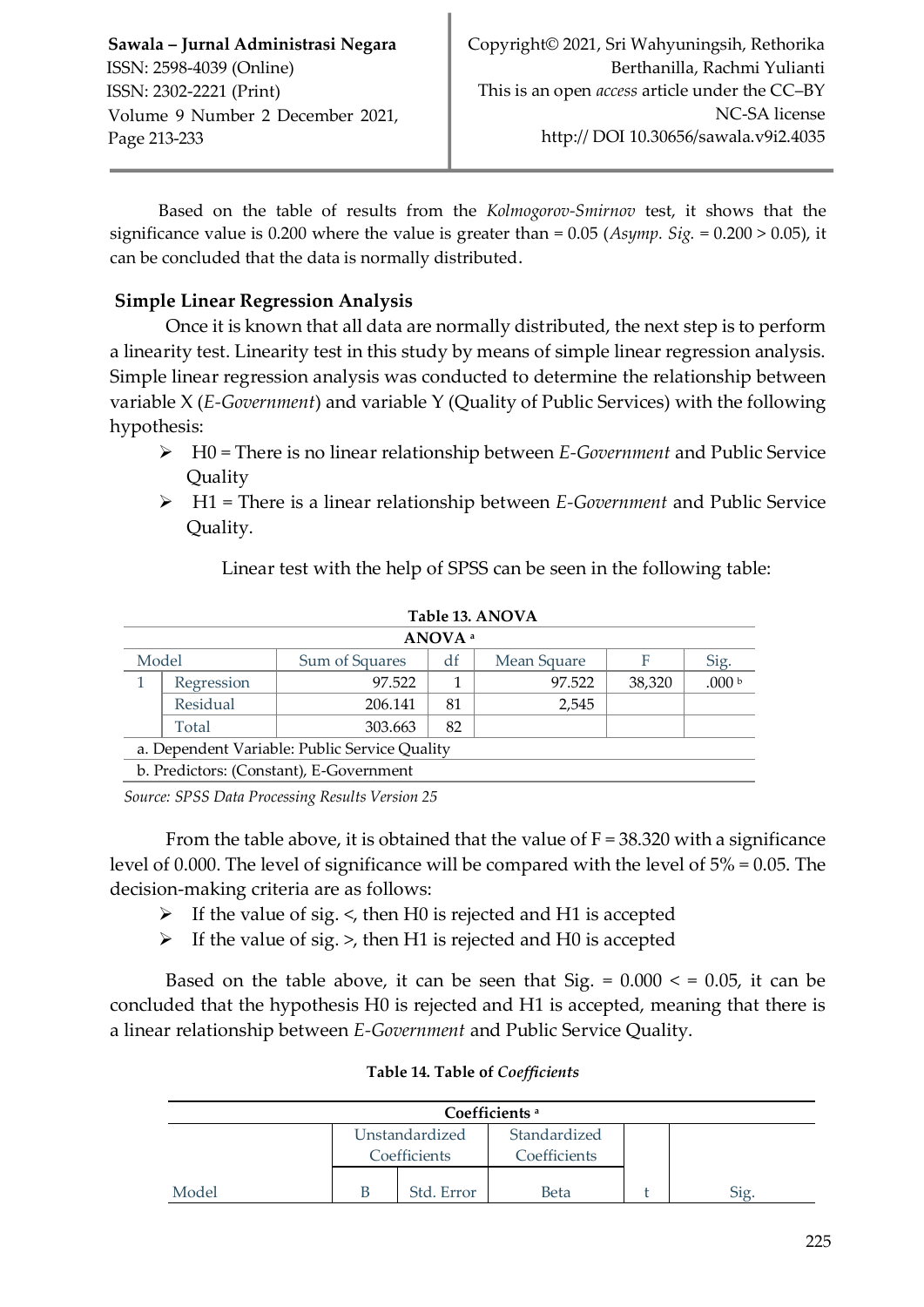|                                               | Constant)    | 20.568 | 3.404 |  | 6.041        | 000 |
|-----------------------------------------------|--------------|--------|-------|--|--------------|-----|
|                                               | E-Government | .558   | .090- |  | .567   6.190 | 000 |
| a. Dependent Variable: Public Service Quality |              |        |       |  |              |     |

*Source: SPSS Data Processing Results Version 25*

Based on the table above, it can be seen that the *constant* (a) value is 20.568 and the *E-Government value* (b) is 0.558, so the regression equation is obtained with the following formula:

Y = a + bX ……………2)

 $Y = 20.568 + 0.558X$ 

The equation can be translated as a constant value of 20.568 which means that the consistent value of the variable quality of public services is 20.568. While the regression coefficient value of 0.558 means that for every 1% addition to the value of the *E-Government* variable, the value of the variable quality of public services will increase by 0.558. The regression coefficient is positive (0.558) so it can be concluded that there is a positive relationship between variable X (*E-Government*) and variable Y (quality of public services).

Statistical T Test

Furthermore, to determine the effect of variable X ( *E-Government* ) on variable Y (Quality of Public Services) a t-test was carried out with the following hypothesis:

- $\triangleright$  H0 = Variable X has no effect on variable Y
- $\triangleright$  H1 = Variable X has an effect on variable Y

The t-test is used to prove whether the *E-Government* variable has an effect on improving the quality of public services. Decision making in the t test refers to two things, namely comparing the  $_{\text{calculated}}$  t value with the t  $_{\text{table}}$  value and comparing the significance value with the probability value. The detailed decision-making criteria are as follows.

Criteria for comparison of t- count values with t- table

- If the value of t  $_{count}$  is greater than the value of t  $_{table}$ , it means that the variable X (independent) **affects the** variable Y (dependent).
- $\triangleright$  If the value of t  $_{count}$  is less than the value of t  $_{table}$ , it means that the X variable has **no effect** on the Y variable.

Criteria for comparison of significance value with probability value:

If the significance value is less than the probability value ( $\alpha$  = 0.05), it means that the variable X (*independent*) **affects the** variable Y (the *dependent*).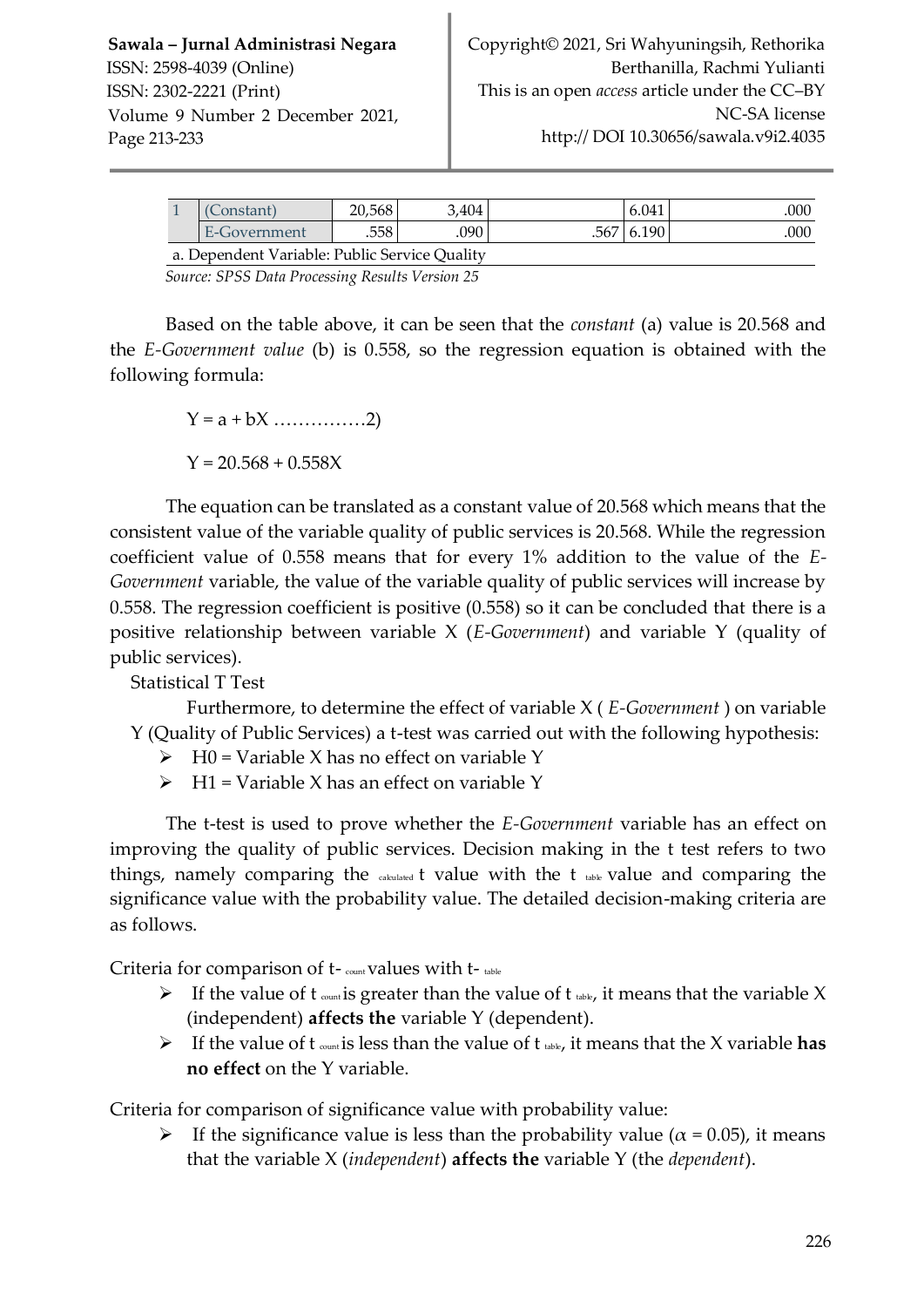Frequence value is greater than the probability value ( $\alpha = 0.05$ ), it means that the variable X (*independent*) has **no effect** on the variable Y (the *dependent)*.

| Coefficients <sup>a</sup> |                                               |                |       |              |       |      |  |
|---------------------------|-----------------------------------------------|----------------|-------|--------------|-------|------|--|
|                           |                                               | Unstandardized |       | Standardized |       |      |  |
|                           |                                               | Coefficients   |       | Coefficients |       |      |  |
|                           |                                               |                | Std.  |              |       |      |  |
| Model                     |                                               | B              | Error | <b>Beta</b>  |       | Sig. |  |
|                           | Constant)                                     | 20,568         | 3,404 |              | 6.041 | .000 |  |
|                           | E-Government                                  | .558           | .090  | .567         | 6.190 | .000 |  |
|                           |                                               |                |       |              |       |      |  |
|                           | a. Dependent Variable: Public Service Quality |                |       |              |       |      |  |

*Source: SPSS Data Processing Results Version 25*

Based on the table above, it can be seen that the  $t$ -  $_{\text{count}}$  value is 6.190 and the significance value is 0.000. To find out the value of  $t_{\text{table}}$ , the following formula is used:

T table = (a/2 ; nk-1) ………………3)

 $=(0.05/2; 83-1-1)$  $=(0.025; 81)$ = 1,993 ( *see the distribution of t table values* )

Based on the description above, it can be seen that the  $t$ -  $_{\text{count}}$  value of 6.190 is greater than the t- table value, namely 1.993 (t- $_{\text{count}}$  = 6.190 > t table = 1.993) so it can be concluded that the hypothesis H0 is rejected and H1 is accepted, meaning that the variable X (*independent*) affects the variables Y (*dependent*). Furthermore, it is known that the significance value of  $0.000$  is smaller than the probability value of  $0.05$  (sig. =  $0.000 \le$  = 0.05) so it can be concluded that the hypothesis H0 is rejected and H1 is accepted, meaning that the X variable (*independent*) affects the Y variable (*dependent).* 

## **Determinant Coefficient Test**

The determinant coefficient test or *R Square* (r2) is a test carried out to measure how much influence the variable X (*independent*) has on the variable Y (*dependent*). To test the determinant coefficient, the following formula is used:

> …………….4)  $KD = r2 \times 100\%KD$

To find out the value of *R Square* (r2) can be seen in the following table: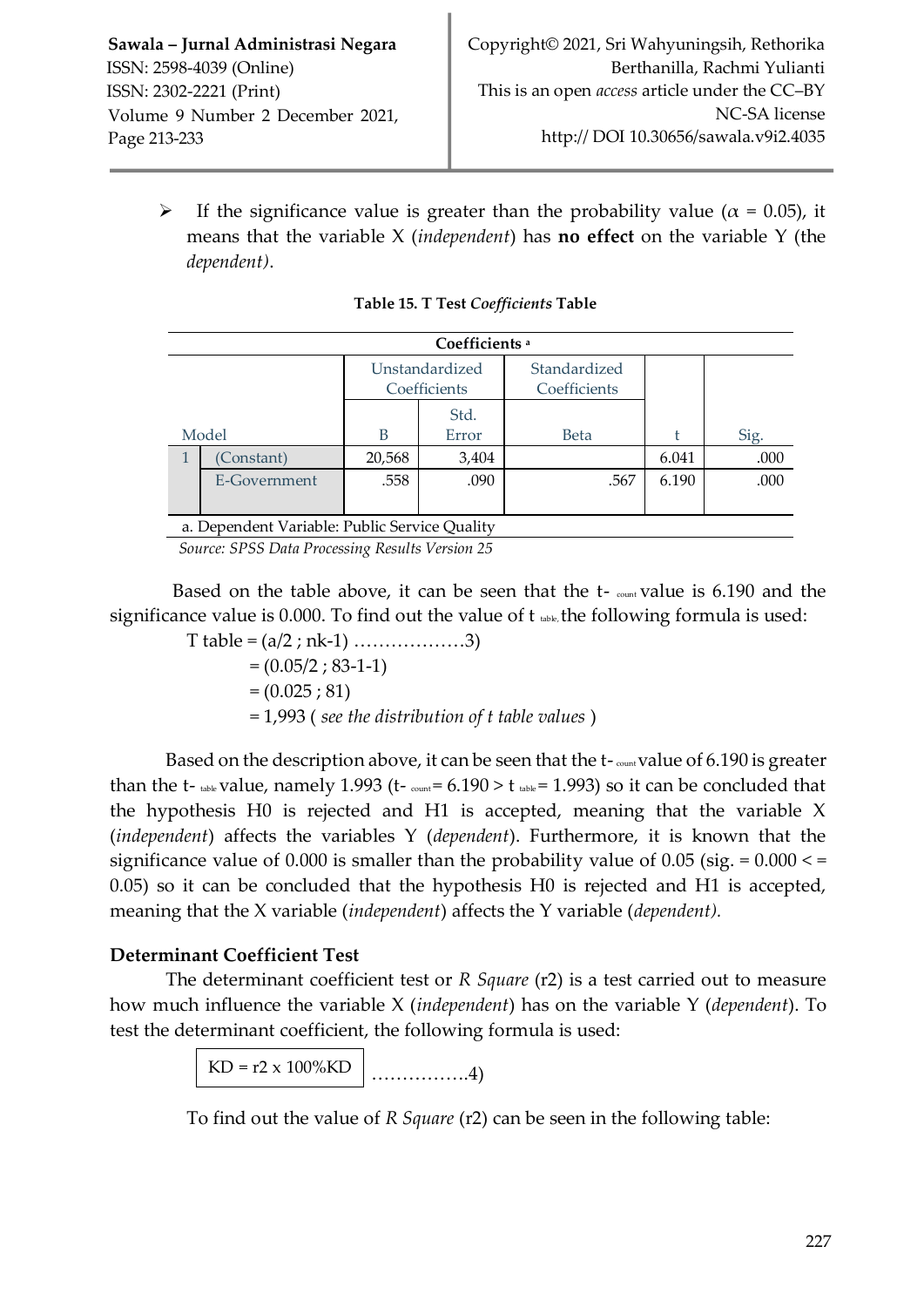| Model Summary b                         |                                               |          |                      |                            |  |  |  |
|-----------------------------------------|-----------------------------------------------|----------|----------------------|----------------------------|--|--|--|
| Model                                   | R                                             | R Square | Adjusted R<br>Square | Std. Error of the Estimate |  |  |  |
|                                         | .567 a                                        | .321     | .313                 | 1.595                      |  |  |  |
| a. Predictors: (Constant), E-Government |                                               |          |                      |                            |  |  |  |
|                                         | b. Dependent Variable: Public Service Quality |          |                      |                            |  |  |  |

#### **Table 16. Table** *Model Summary*

*Source: SPSS Data Processing Results Version 25*

Based on the table above, it is known that the value of *R Square* (r2) is 0.321. By doing calculations using the formula that has been described previously, namely KD = r2 x 100% (0.321 x 100%) then the result is 32.1%. This means that the effect of variable X ( *E-Government* ) on variable Y (quality of public services) is 32.1% while the remaining  $67.9\%$  (100% - 32.1% =  $67.9\%$ ) is influenced by other variables outside this research.

## **Correlation Coefficient Test**

The correlation coefficient test is a test carried out to determine the level of correlation or relationship between variable X and variable Y. The level of relationship between variables can be known by referring to the following correlation coefficient interval table:

| interval      | Interpretation of Relationship Level |
|---------------|--------------------------------------|
| $0.00 - 0.19$ | Very low                             |
| $0.20 - 0.39$ | Low                                  |
| $0.49 - 0.59$ | Currently                            |
| $0.60 - 0.69$ | Strong                               |
| $0.70 - 1.00$ | Very strong                          |

**Table 17. Table of Correlation Coefficient Intervals**

*Source: SPSS Data Processing Results Version 25*

To find out the value of the correlation coefficient can be seen in the following table: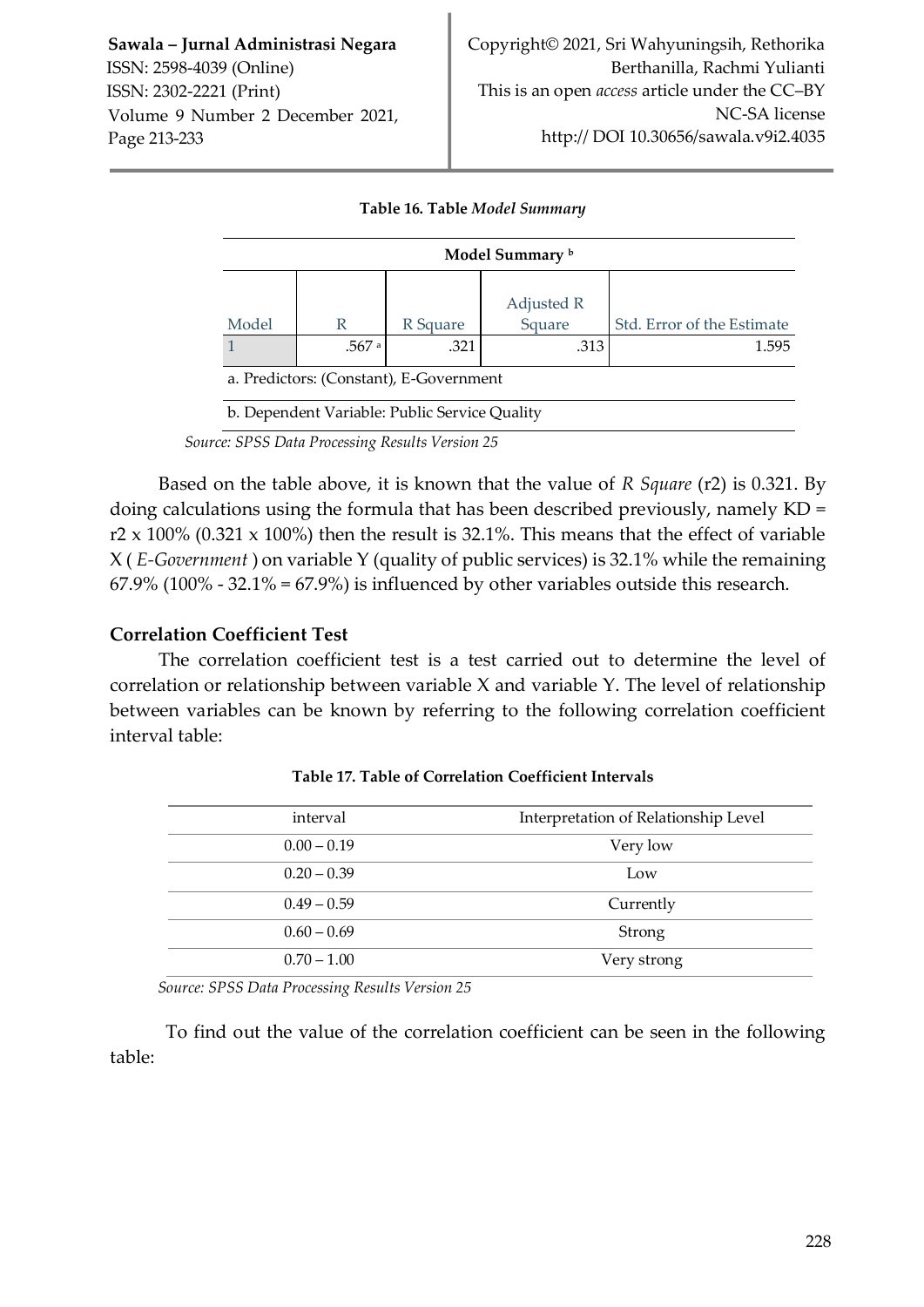|                                                              | Correlations               |              |                       |
|--------------------------------------------------------------|----------------------------|--------------|-----------------------|
|                                                              |                            |              | <b>Public Service</b> |
|                                                              |                            | E-Government | Quality               |
| E-Government                                                 | <b>Pearson Correlation</b> |              | $.567**$              |
|                                                              | Sig. (2-tailed)            |              | .000                  |
|                                                              | N                          | 83           | 83                    |
| <b>Public Service Quality</b>                                | <b>Pearson Correlation</b> | $.567**$     |                       |
|                                                              | Sig. (2-tailed)            | .000         |                       |
|                                                              |                            | 83           | 83                    |
| **. Correlation is significant at the 0.01 level (2-tailed). |                            |              |                       |

#### **Table 18. Table** *Correlations*

*Source: SPSS Data Processing Results Version 25*

Based on the table above, it can be seen that the correlation coefficient value is 0.567. In the interval table the values are in the class between 0.49 - 0.59 where the value interval class is included in the category of "medium" relationship level interpretation. So it can be concluded that the correlation or relationship between variable X (*independent*) and variable Y (*dependent*) is at a moderate level.

Based on the results and analysis of research data using the *SPSS software*  application, the following will explain the interpretation of the research results. Interpretation of research results is a research discussion to answer the research problem formulation. Based on statistical analysis, the research can be interpreted as follows:

#### **Implementation of Serang City** *E-Government*

Judging from the research data on the X variable, namely *E-Government* which in this study is focused on the *RABEG* application as one of the *E-Government* systems or *Smart City* Products in Serang City, it can be seen that the implementation of the *RABEG* application is considered quite good, it's just that there are several things that need to be *upgraded* or repaired. Variable X: *E-Government* in this study was analyzed using Eko Indrajit's theory of "Elements of Successful *E-Government* Development *"*  which consists of three (3) dimensions. Of the three dimensions, it is further divided into several points or indicators.

The first dimension is the *Support* Dimension*, the support dimension* consists of two (2) indicators, namely socialization and coordination. The socialization indicator functions to find out whether there are socialization activities about the *RABEG*  application *carried* out by the government so that the public knows and understands the function of the application. While the coordination indicator functions to find out about the coordination and cooperation between DISKOMINFO Serang City and other government institutions so that the implementation of the *RABEG* application system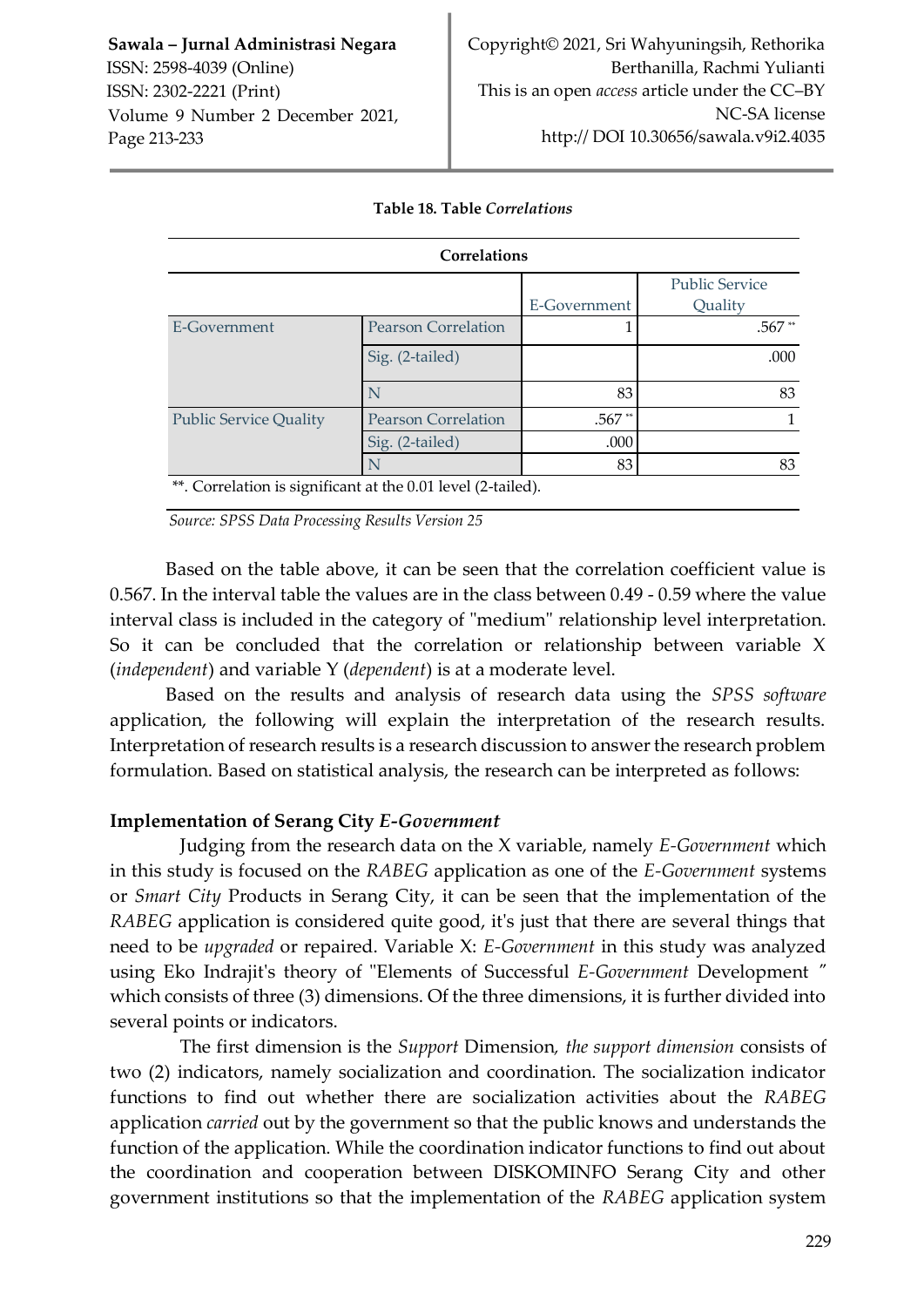can run smoothly. Based on the results of the study, the *support* dimension did not experience problems because the assessments of the people who were the research respondents stated that they were very satisfied, satisfied, and quite satisfied with these indicators. Of the total number of respondents, there were no respondents who gave a bad rating on the application related to the *Support* dimension, it's just that on the second indicator, namely coordination or cooperation, there were several people who gave a fairly satisfied assessment, meaning that the indicator needed to be improved in order to be even better in the future. will come.

The second dimension of the theory of successful elements of *E-Government*  development is the dimension of *capacity*. The *capacity* dimension consists of two (2) indicators, namely Human Resources (HR) and Technology Infrastructure. Based on the results of the research, in this *capacity* dimension what is still lacking is adequate technology infrastructure, therefore there is a need for development to increase the capacity of technology infrastructure by DISKOMINFO or the Serang City Government. The third dimension is the *value* dimension. The *value* dimension is a dimension that serves to assess the usability or usefulness of the *RABEG* application *E-Government system* in people's lives. In this study, the *value* dimension consists of four (4) indicators in the form of statement sentences as follows:

- Make it easier for the public to convey information or criticism
- There is a good response from the government regarding the report submitted
- Follow-up and completion of reports by the relevant OPD
- The usefulness of the application is felt by the community

Three of the four (3/4) indicators in the *value* dimension received a very good assessment from the people who were respondents in this study. While the rest, namely the third indicator, received a poor assessment from the community. Based on the research data, there were 3 respondents who stated that they were not satisfied with the follow-up and settlement carried out by the Serang City Government. Therefore, it is necessary to evaluate the performance of the OPD (Regional Apparatus Organization) in providing services for public complaints or criticisms submitted through the *RABEG*  application *so* that the follow-up process and report completion can be even better in the future. Furthermore, with this elaboration and explanation, it is expected to be able to answer the formulation of the problem on how to implement *E-Government* in Serang City.

## **Effect of** *E-Government on the* **Quality of Public Services**

Based on the results of research and statistical data processing using *SPSS software* tools, it can be seen that *E-Government* has an effect on improving the quality of public services in Serang City. This is evidenced by the results of the statistical t-test data which shows that the  $t$ -  $_{count}$  value is 6.190, which is greater than the  $t$ -  $_{table}$  value, which is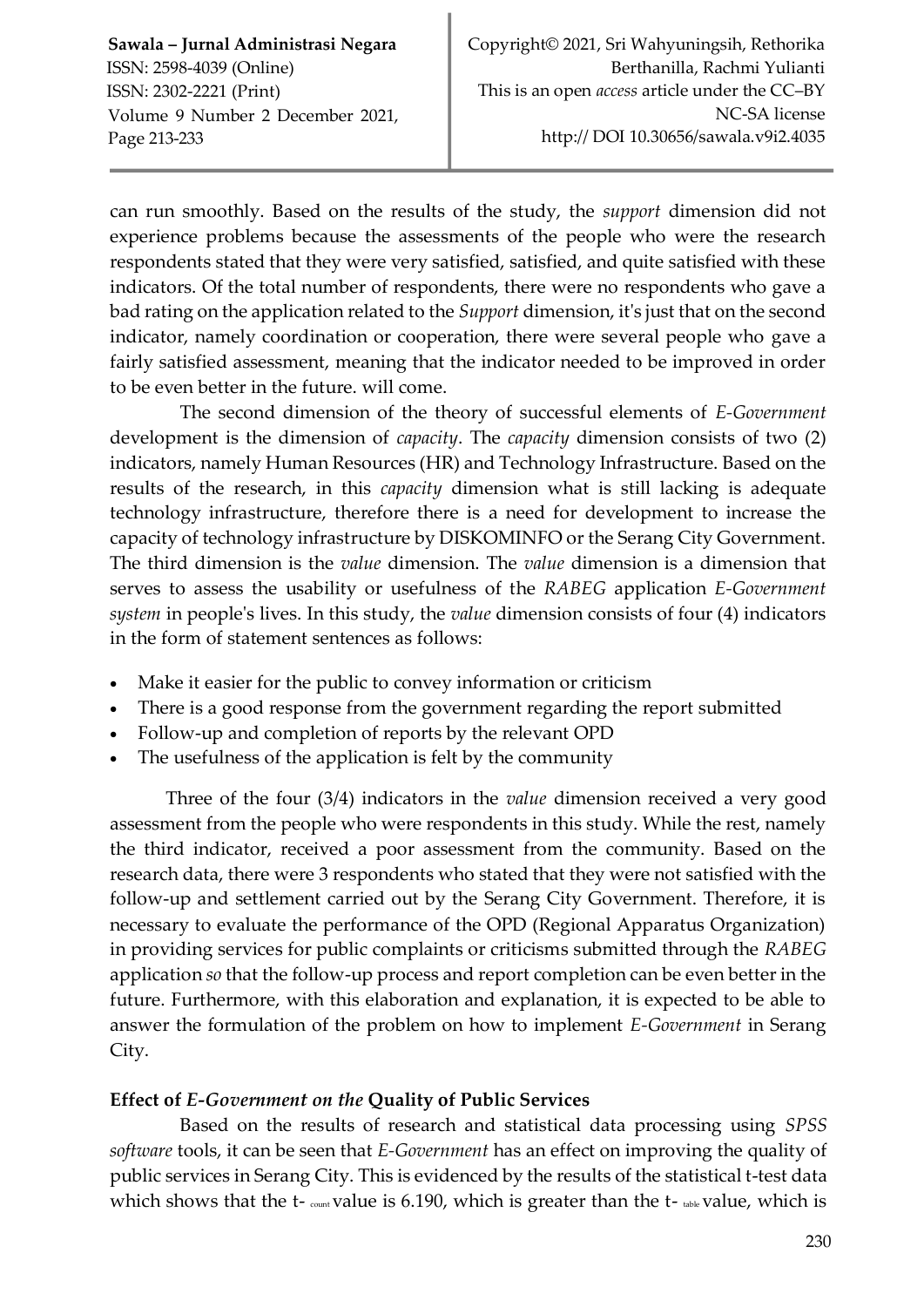1.993 and the significance value is 0.000, which is smaller than the probability value, which is 0.05. Based on these data, it is known that there is an influence between *E-Government* on the Quality of Public Services because the criteria or rules for making decisions on the T-Statistical Test are as follows:

- If the value of t  $_{count}$  is greater than the value of  $t_{table}$  ( $t_{count}$ > $t_{table}$ ) then the hypothesis H0 is rejected and H1 is accepted.
- If the significance value is less than the probability value, then the hypothesis H0 is rejected and H1 is accepted.

And the hypothesis that has been determined in this study are as follows:

- H0 : *E-Government affects the* quality of public services
- H1: *E-Government has no effect* on the quality of public services.

So with the decision that H0 is rejected and H1 is accepted, it can be concluded that in this study there is an influence between *E-Government* on the Quality of Public Services in Serang City. The elaboration and explanation in this section is expected to be able to answer the formulation of the research problem about how the influence of *E-Government* on improving the quality of public services in the city of Serang.

## **CONCLUSION**

The implementation of *E-Government* has an effect on improving the quality of public services in Serang City. Based on the results of research and statistical data analysis, it can be seen that the results of statistical tests on research hypotheses indicate that there is a significant effect between the implementation of *E-Government* on improving the quality of public services in Serang City. Based on the results of the research hypothesis test, it can be concluded that if the *E-Government* implementation system in Serang City develops and progresses for the better, the quality of public services will also experience significant progress.

Based on the discussion and implications of the research results, the researchers provide suggestions/recommendations, namely; it is necessary to repair or update the application system so that it is not easy to experience errors/errors when used and add menus/features in the application, one of which is a feature to provide an assessment or *rating* of the OPD when the report submitted by the community has been handled by the OPD.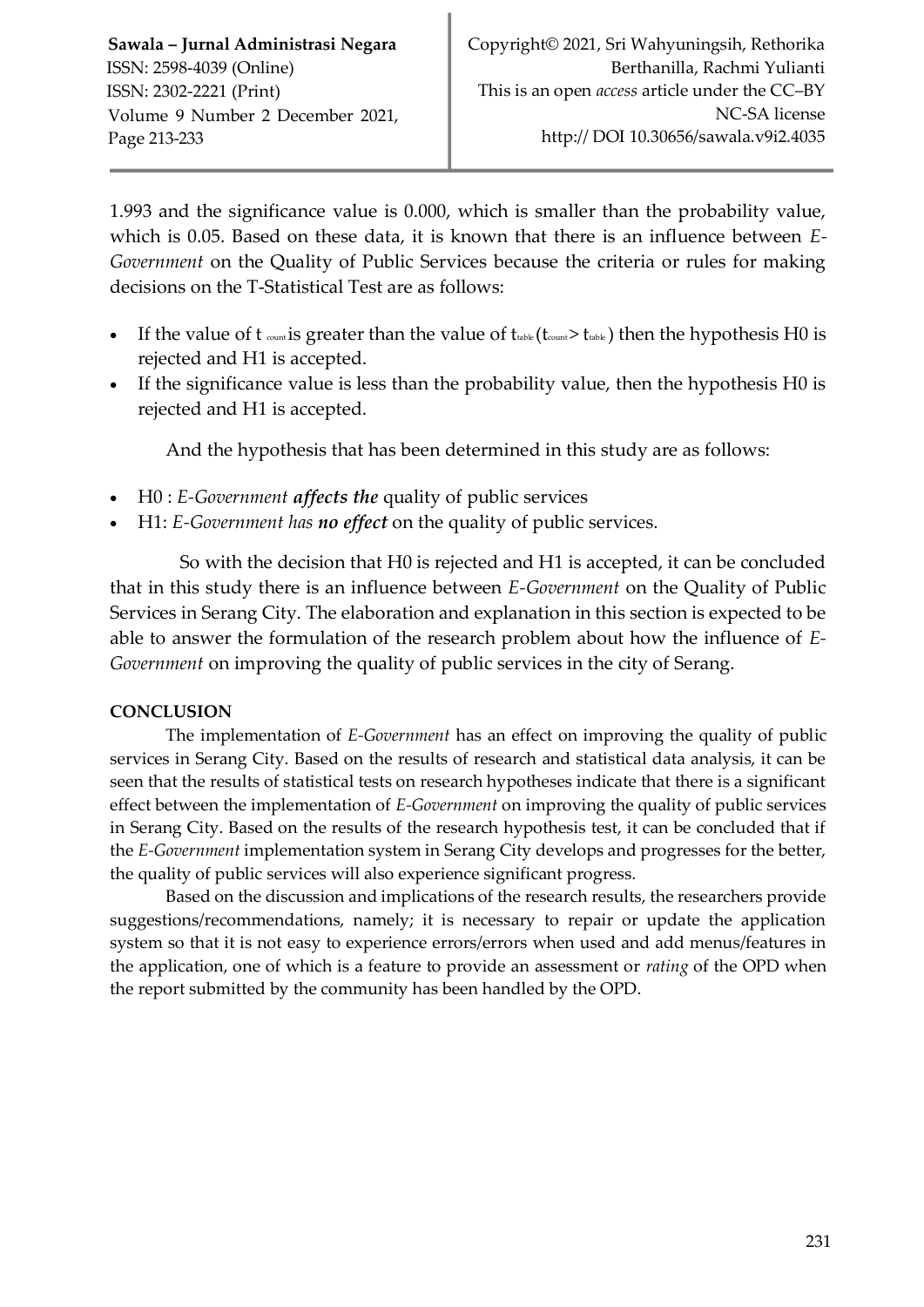### **REFERENCE**

- Abdal. 2015. *Public Policy (Understanding the Concept of Public Policy)*. Daras Book. UIN Sunan Gunung Djati. Bandung.
- Adibowo, Rino & Putri, Sylvia Octa. 2016. *Application of E-Government in Paradiplomacy of Bandung City Government.* Journal of Political Science and Communication Science. Vol.VI (2).

Alfiyah, Nur Inna. *The Effect of E-Government Implementation on Smart City Development in Sumenep Regency.* Journal of Social and Political Science Innovation, 2019, Vol 1(2).

- Biem.co, News. *"RABEG" Application Service Inaugurated, Serang City Residents Can File Complaints.* [https://www.biem.co/read/2018/03/18/15642/service-application](https://translate.google.com/translate?hl=id&prev=_t&sl=id&tl=en&u=https://www.biem.co/read/2018/03/18/15642/%2520layanan-aplikasi-rabeg-diresmikan-warga-kota-serang-bisa-adukan/%2520keluhan/)[rabeg-diresmikan-warga-kota-serang-bisa-adukan/ complaints/](https://translate.google.com/translate?hl=id&prev=_t&sl=id&tl=en&u=https://www.biem.co/read/2018/03/18/15642/%2520layanan-aplikasi-rabeg-diresmikan-warga-kota-serang-bisa-adukan/%2520keluhan/) (accessed on Monday, 08 November 2021, at 10:02).
- Dash, Satyabrata & Subhendu, Kumar Pani. 2016. *E-Governance Paradigm Using Cloud Infrastructure: Benefits and Challenges.* Procedia Computer Science.
- Department of Communication and Information, https://kominfo.serangkota.go.id/rabeg/
- Ghozali, Imam. 2006. *Structural Equation Modeling.* Diponegoro University. Semarang
- HRP, Hasan Syahputra. 2018. *The Effect of E-Government Implementation on Improving the Quality of Public Services at the Medan City One Stop Integrated Licensing Service.* University of Northern Sumatra.
- Indrajit, Richardus Eko. 2002. *Electronic Government: Strategy for Development and Development of Digital Technology-Based Public Service Systems.* Yogyakarta: ANDI Publisher.
- Indrajit. 2006. *Electronic Government: The Concept of Internet-Based Public Service and Information Technology.* APTIKOM. Jakarta.
- Banten News. News. *Serang City Smart City Development.* Rizki, Princess. December 3, 2020. [https://www.google.co.id/amp/s/kabarbanten.minta-rakyat.com/seputar](https://translate.google.com/translate?hl=id&prev=_t&sl=id&tl=en&u=https://www.google.co.id/amp/s/kabarbanten.pikiran-rakyat.com/seputar-banten/amp/pr-591048677/pengembangan-kota-serang-diskominfo-anggarkan-rp13-miliar-untuk-smart-city)[banten/amp/pr-591048677/pengembangan-kota-serang-diskominfo-anggarkan](https://translate.google.com/translate?hl=id&prev=_t&sl=id&tl=en&u=https://www.google.co.id/amp/s/kabarbanten.pikiran-rakyat.com/seputar-banten/amp/pr-591048677/pengembangan-kota-serang-diskominfo-anggarkan-rp13-miliar-untuk-smart-city)rp13- [billion-for-smart-city](https://translate.google.com/translate?hl=id&prev=_t&sl=id&tl=en&u=https://www.google.co.id/amp/s/kabarbanten.pikiran-rakyat.com/seputar-banten/amp/pr-591048677/pengembangan-kota-serang-diskominfo-anggarkan-rp13-miliar-untuk-smart-city) . (Accessed on Saturday, 27 February 2021, at 09:02 WIB).
- Mahendra, Gerry Katon & Pribadi, Ulung. 2014. *Effectiveness of Implementation of E-Government-Based Public Complaint Services*. Journal of Government Science & Public Policy. Vol. 1 No. 1.
- Mulyadi, Deddy. 2016. *Study of Public Policy and Public Service*. Bandung, Alphabeta.
- Nurdin, Ismail. 2019. *Quality of Public Service: Apparatus Behavior and Bureaucratic Communication in Public Service*. Surabaya: Media of Scholar's Friends.
- Nugraha, Joko Tri. 2018. *E-Government and Public Services (Study on Elements of Successful E-Government Development in Sleman Regency Government)*. Journal of Communication and Media Studies. Vol. 2 (1). Tidar University.